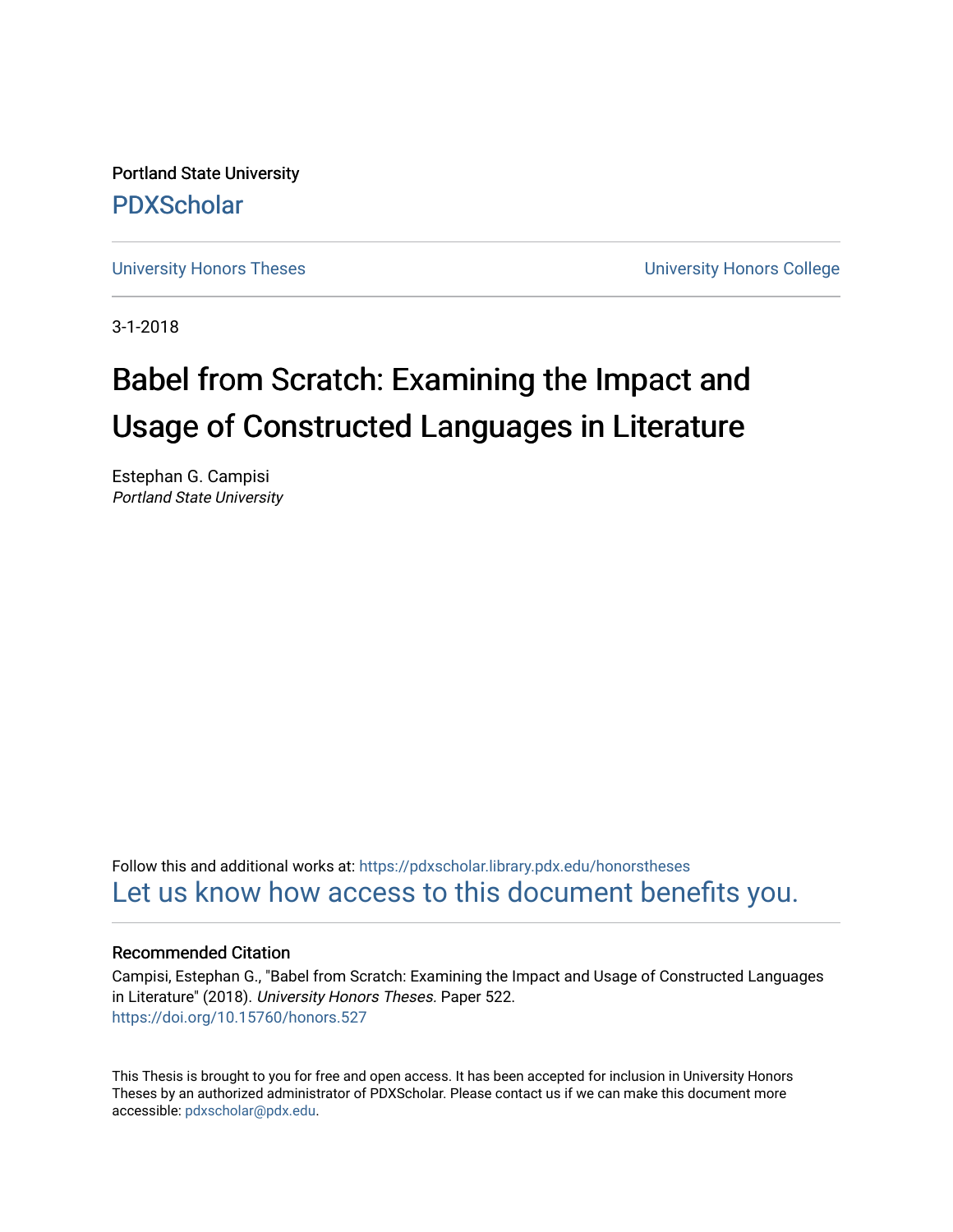## **PORTLAND STATE UNIVERSITY**

An Undergraduate Honors Thesis Submitted to the

University Honors College

&

Department of English

## In partial fulfillment of the requirements for the degree of Bachelor of Arts

*Babel From Scratch: Examining The Impact and Usage Of Constructed Languages in Literature*

> **Written By:** Estephan Campisi **Thesis Advisor:** Dr. Kimberley Brown **Submitted On:** 3/23/18

#### **Abstract:**

Constructed languages are becoming more ubiquitous in literature and popular fiction. Ever since J.R.R. Tolkien's *The Lord of the Rings*, authors in speculative fiction have developed their own created languages for the purposes of illustrating fictional cultures. This paper examined conlangs from an artistic and literary perspective by asking two questions: first, how do conlangs operate in a literary text and enhance a reading of that text through its inclusion, and second, how are conlangs valid as their own art projects? This first involved a historical and literary lens on the background of constructing languages by reviewing the literature on conlangs up to now, and then using independent research to come to new conclusions about the subject. This included an interview with a noteworthy language creator for several popular fiction franchises. In addition, this paper also included a brief phonological analysis of two different languages from two notable speculative fiction authors in the context of the work that they inhabit, by summarizing their phonetic inventories and phonotactics. The analysis concluded that the phonology of the work communicates some level of cultural knowledge to the reader, while also helping place the texts within the larger realm of certain literary movements, such as modernism and postmodernism, while also speculating on the validity of created languages themselves as art forms with their own unique history and potential for impact on the cultural landscape.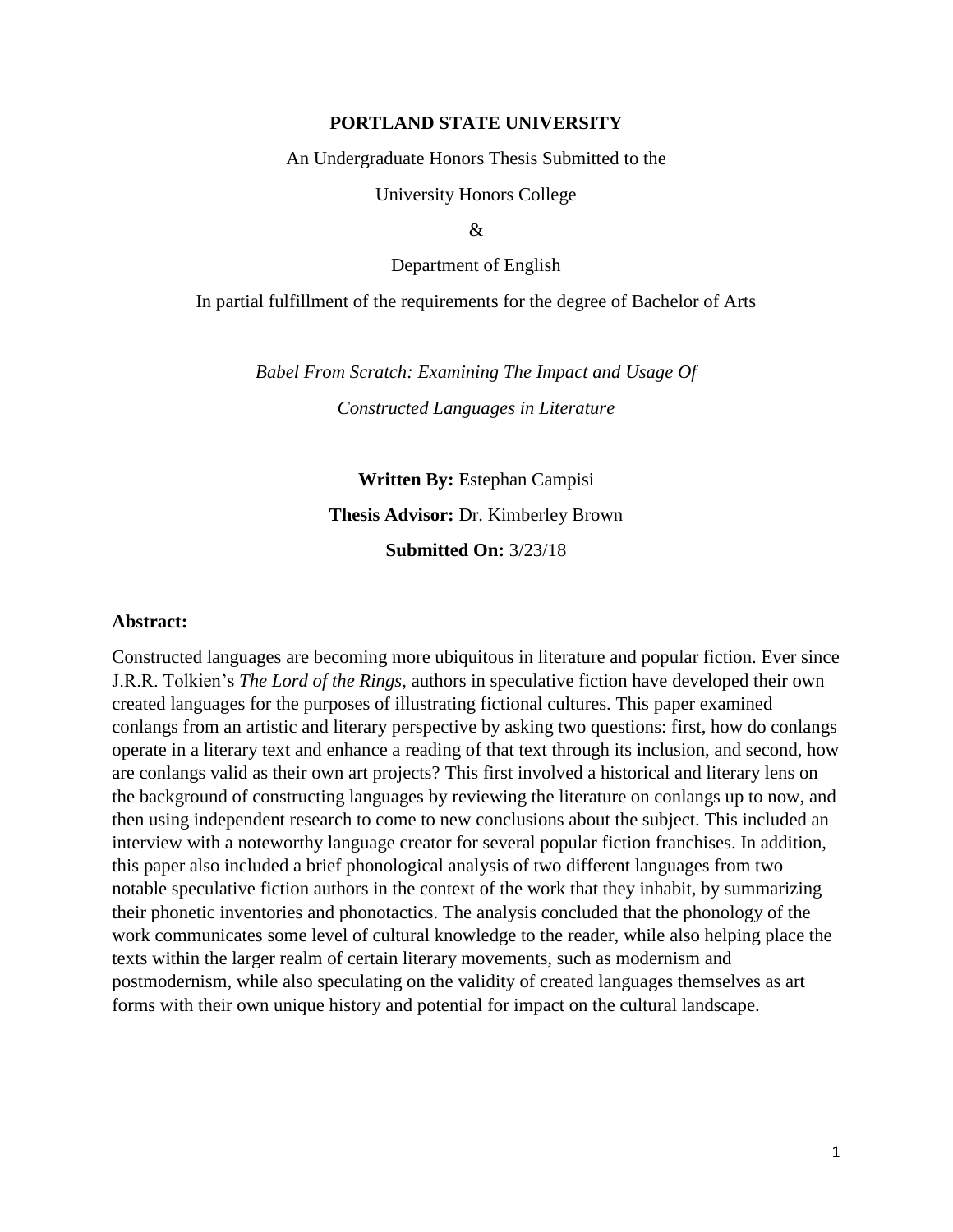## **Introduction**

Language is a mysterious device. It is inherent to our human existence, critical to our success and hopeful continuation as a species, and its origins are cloaked in uncertainty. Language has been mythologically understood as an aspect of humanity that is outside of our own control, and one of the most well known of these myths is the biblical story of the Tower of Babel. This is a melancholic tale of mankind's hubris, in which united peoples across the land constructed a heavens-reaching structure, only to be afflicted with the curse of not being able to understand one another. This caused the construction to halt and the tower to wither away and fall as the once-singular humanity fell into ethnic factions. A parable with a shaky lesson—one is not sure whether it preaches the importance of communication or against multicultural dialogue—the theoretical implications are explicit: language is beyond human control. We are given our languages, and from there on we adopt ourselves into them. But that is not really true. We understand language now more than ever, and we will continue to expand this understanding into the future. To understand is to master, with some people taking that divine gift into their own hands, constructing languages themselves.

This thesis analyzes that phenomenon from the perspective of how these constructed languages function as art. Constructed languages, or conlangs, have become somewhat ubiquitous in popular entertainment as of late, seen in speculative fiction film and TV productions, such as *Star Trek*, *Game of Thrones* or *Lord of the Rings*. Watch an episode of *Star Trek* and you will likely come into contact with the language of Klingon. *Game of Thrones* has several languages that are spoken in the world of Westeros but have no natural roots in the real world. But conlangs have existed before the current cultural zeitgeist, and they will exist long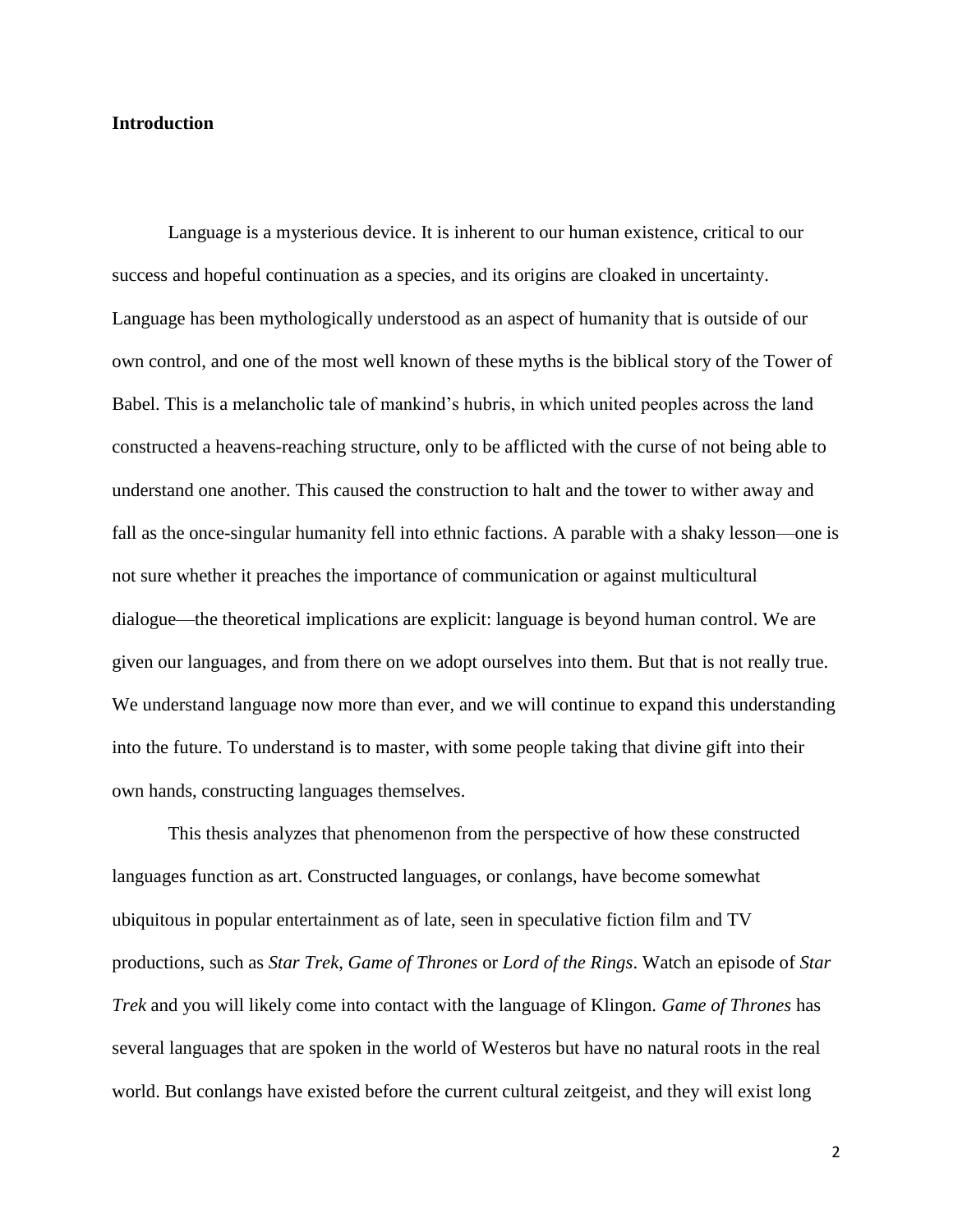after. They have their handprint in literature, most particularly speculative fiction, and as that genre has become more popular, so have conlangs. Because of this, it is important to examine what exactly they are and why they are important to the literature we hold close.

This project will examine conlangs from an artistic and literary perspective by asking two questions: first, how do conlangs operate in a literary text and enhance a reading of that text through its inclusion, and second, how are conlangs valid as their own art projects?

#### **Literature Review**

In this literature review, I will examine what has already been written on the phenomenon of conlangs, the significance of this work, and what crucial areas on conlangs in art have been overlooked. Conlangs are a lesser-known subject and have very few scholars working on their study and history, but there are some authors who have done extensive work on their historicization and implications for the larger world. It is important to address this because conlangs nay be a niche study academically, but their proliferation in popular entertainment is undeniable.

Arika Okrent's *In the Land of Invented Languages* (2009), is perhaps the most comprehensive catalogue of various important conlangs throughout history, including Esperanto, Loglan, and Klingon. A key element of this text is the way Okrent connects conlangs to a larger historical and scholarly framework. This is to show how conlangs do not operate in a historical vacuum, but are rather themselves both product and effect on the past, which raises implications for their effect on the future. For instance, in her section on Esperanto, she writes about its creator, Ludwik Zamenhof, and the historical forces which propelled him to create this language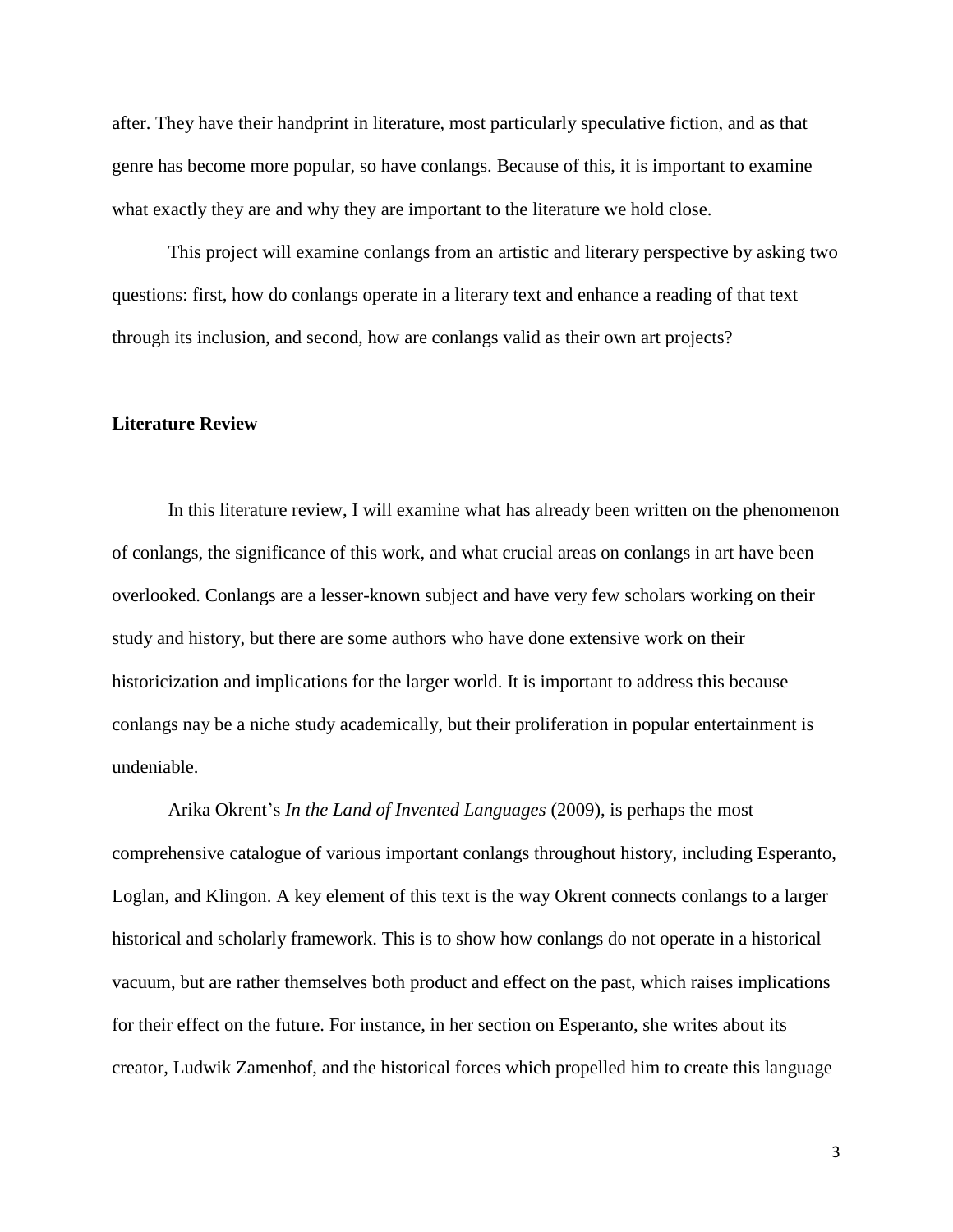of peaceful universality. This also chronicled how the rise and resistance to nationalism allowed this language to gain popularity despite its humble beginnings, and its implications for not just the future of conlanging, but also global politics as a whole. Her section on Loglan and its inventor, James Cooke Brown, examines its relationship to the scholarly community of linguists and its dialogue with the Whorfian hypothesis, a proposal that the language one speaks affects the way one thinks. Though there is some evidence to support linguistic relativity (Boroditsky, 2011), proving the hypothesis is exceptionally difficult without some form of control or quantifiable evidence, which is what Loglan sought to provide by acting as a purely logical language. This is another way in which Okrent's work is significant to the study of conlangs as well, as it examines the motive for the creation of many of these languages, which can range from the pursuit of world peace, as with Zamenhof, or a secretive hobby, as with Tolkien. This creates a distinction between why the languages are created and how they are used, dividing them between languages for auxiliary communication like Esperanto or languages for the inclusion in works of art. Some scholars have done work in understanding how these languages can be used for more material purposes, such as examining how conlangs can be used in the classroom to explain linguistic features without having to grapple with the irrational inconsistencies of a natural language (Sanders, 2016).

The languages that are created for the specific purposes of art, or artlangs, as David J. Peterson and the larger conlanging community refers to them (2015), have also been especially examined by other authors, such as Adams (2011) and Cheyne (2008). The way these two authors differentiate their work is the focus on linguistic aspects as opposed to literary aspects. In Adams' *From Elvish to Klingon: Exploring Invented Languages* (2011), he, along with other authors who specialize in particular conlangs, catalogues various invented languages as they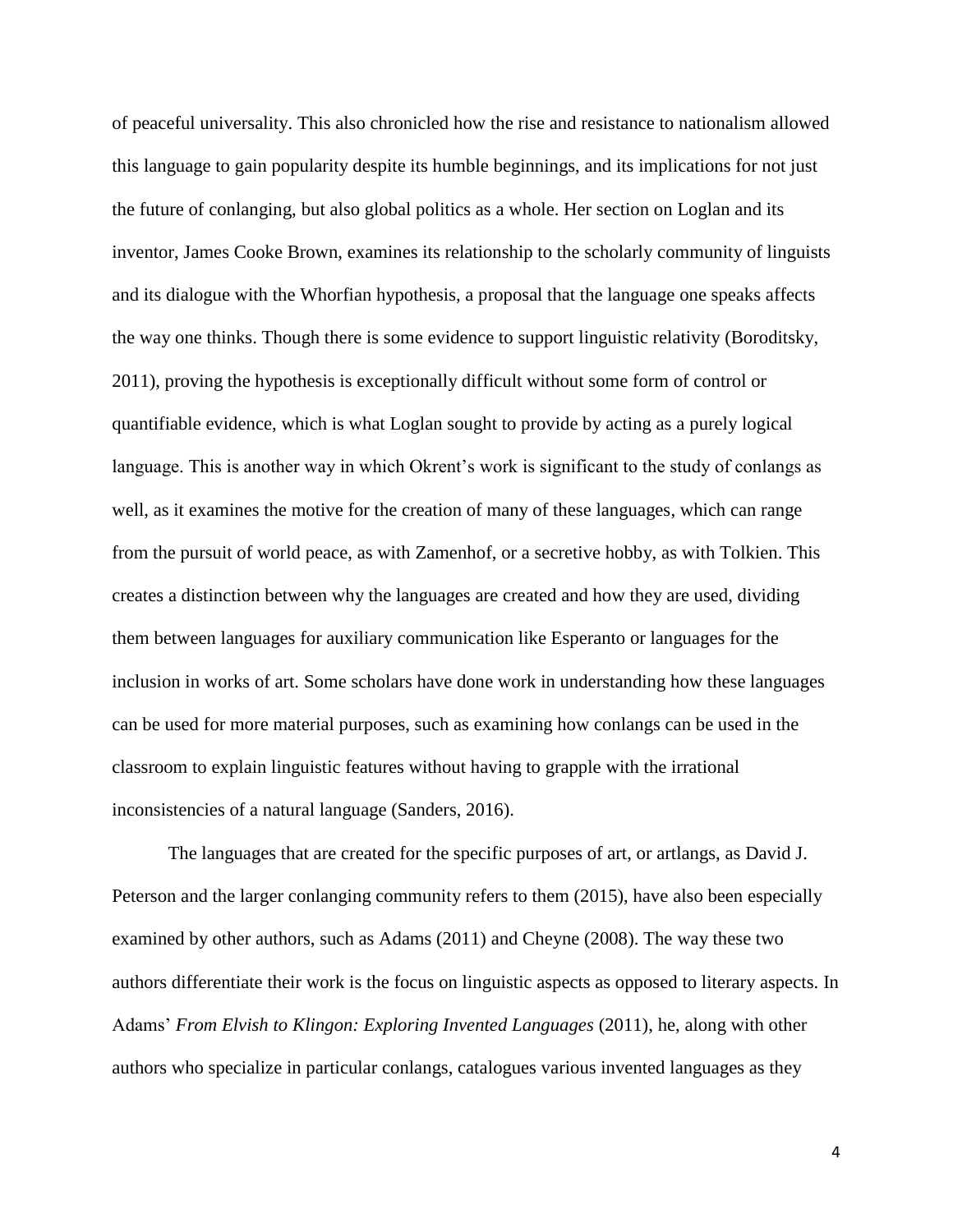appear in fiction by their linguistic features. For instance, Klingon has a section on its phonological and syntactical features, as well as some background as to the fictive culture and history that the language inhabits. This is significant as it lends credence to the fact that these languages are not just false images of true tongues, but rather fully fleshed out languages that can be learned and spoken in real life. Linguistically breaking down and deconstructing the languages not only give them a sense of validity on a larger scale, but they also offer clues as to what the process of creating these languages was like, how much in depth the work was, and what parts were consciously chosen as opposed to unconsciously. In contrast, Cheyne's work "Created Languages in Science Fiction" (2008) forgoes the examination of the linguistic features of these languages and instead indexes the literary purpose these languages fulfill in the texts in which they appear. For instance, she classifies various languages by whether they are used to test the Whorfian hypothesis, are used to characterize a particular culture, or to emblematize the alien, among others. This is important for work in studying conlangs as it shows the significance of how these conlangs affect readings of the work; they are not simply background material, or window dressing, but actual elements of the work that should be carefully considered when thinking about how the work is explicated and meaning is produced.

This appears to be an expansion of the work Bianco produces in his article "Invented languages and new worlds" (2004) which examines conlangs in fiction, specifically on whether they are produced a priori (completely original) or a posteriori (based off of an existing language) and the implications that has for the languages in their construction, linguistic features, and their readings. Bianco writes case examinations of several conlangs, including the various languages of Middle Earth, and uses some of their linguistic features to apply to their readings, which is similar to what I also planned on accomplishing and used it partially as inspiration for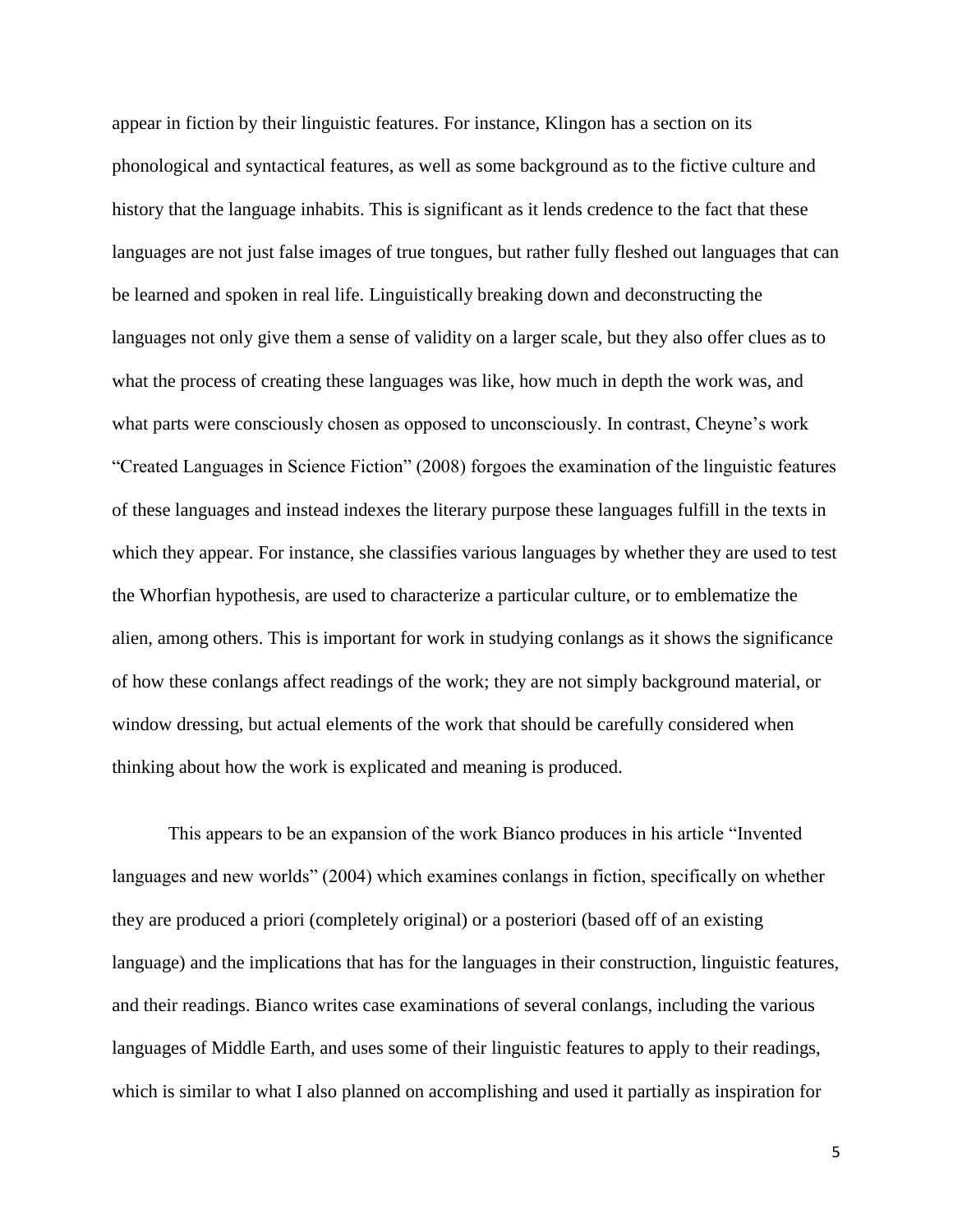my own work.

The most critical text for this work, however, would be David J. Peterson's *The Art of Language Invention* (2015). Peterson is a linguist and avid conlanger who has worked on several conlangs for fictional properties such as the Marvel Cinematic Universe and the TV show *Defiance*, but his most notable work would be the languages of Dothraki and Valyrian for the HBO show *Game of Thrones*, based off of the George R.R. Martin book series *A Song of Ice and Fire*. In *The Art of Language Invention*, Peterson takes his own languages which he has developed and uses them as case studies to show how certain aspects of a conlang are developed, the particular challenges of constructing a language, and what parts of a language one needs to take into account when one wishes to construct their own. In all, this work acts mostly as a guide for aspiring conlangers, offering resources and the required vocabulary, or as a peek into the creative process that some may be interested in. This is significant to conlang literature because not only does it have a wealth of knowledge in terms of the current working lexicon for conlangs, a in depth look into the creative process of conlanging, and the required elements for a flourishing conlang, but it also has a personal history with how conlanging as a subculture has risen since the advent of the internet and listservs. This is important to understanding conlanging not just as historicized phenomena, but a current active subculture and art form.

What we have in the literature then, are three main themes: conlangs as historical linguistic phenomena, conlangs as literary devices, and conlangs as art projects. With the exception of Bianco, these themes in the literature rarely intersect. What is left to be explicated is that intersection. I then worked off of three lesser-examined areas of conlangs in the literature: one, the intersection between artistic readings and the linguistic features; two, the presence of conlangs as art projects and their literary worth;and three, the intersection between history and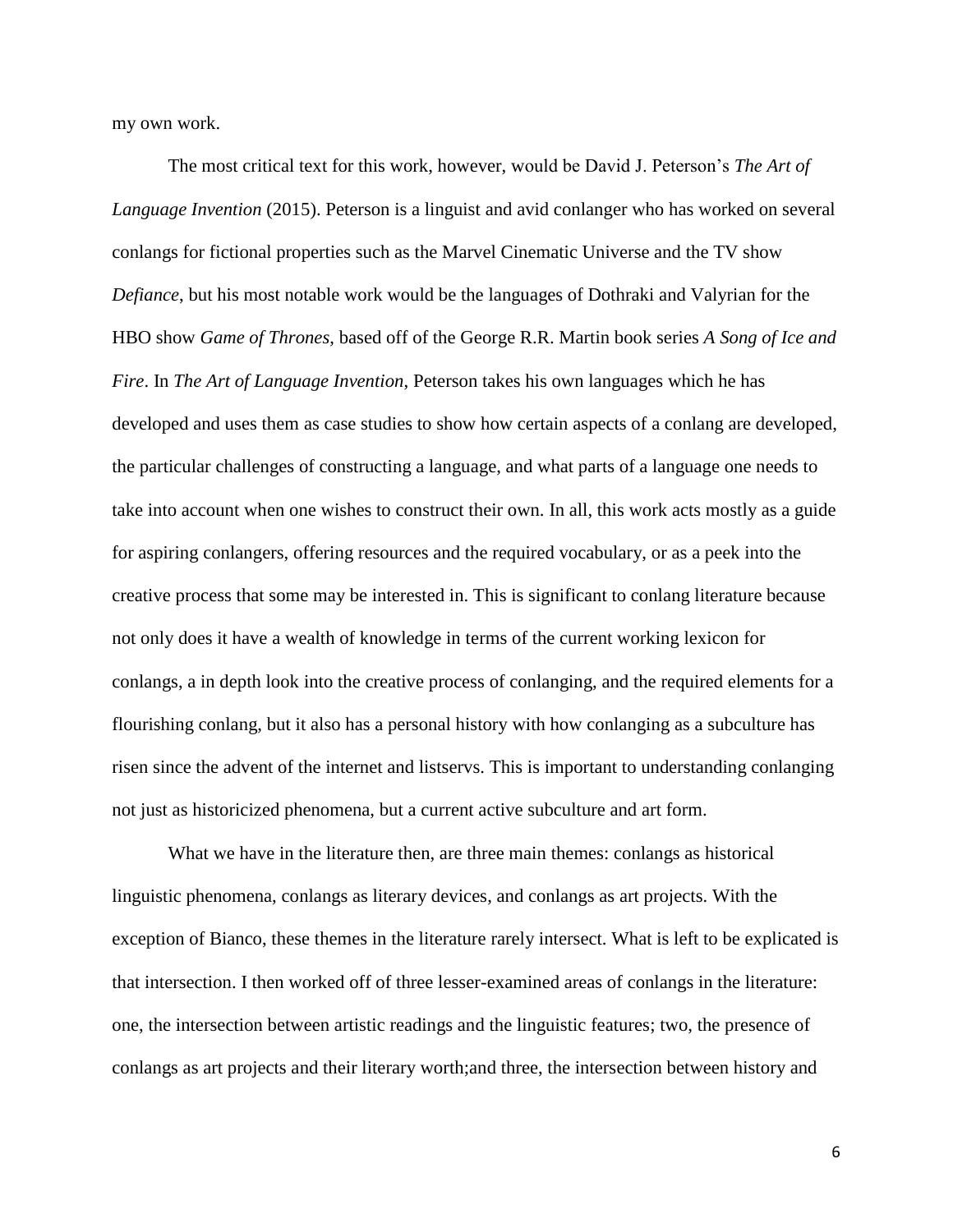conlangs as art. In Bianco (2004) we see that languages can be informed by the literary context, but what if one were to look the other way, turn the screw, and see that the literary context can be informed by the language? By isolating a single linguistic feature, whether it be the syntax, morphology, or phonology, one wonders what that feature can say about the work that would not necessarily be communicated by other aspects of the work already. As these languages are massive efforts, one imagines that they are not made to be included in the work for lack of purpose; one has to assume that the language is crucial to the work, and because it is crucial, there is some semblance of meaningful dimension to the language that the rest of the work does not necessarily communicate. Since they are languages first and foremost, that meaning must inhabit the linguistic features of the language. One can think of the linguistic features as the text; just as one reads the text to discern meaning from a work, one must read the language's features to discern meaning from the language. In addition, the intersection of conlangs as art and as literary devices is important because one can use the meaning of their role as literary devices to support the concept that conlangs themselves carry artistic meaning. It is easy to say that conlangs are art, but what does that really mean? Art is an amorphous topic, and what one counts as art is largely subjective and not quantifiable, but there is a consistent theme to art in that it can be critiqued. By examining the language and critiquing it, one can therefore surmise that it carries meaning. The significant part of this is that the meaning that is within the conlang gives it some sort of relevance toward critique, and that critique gives it relevance in the world of art as a whole. The intersection between the history and the art of conlangs is also crucial to study for the reason that placing conlangs in an art history narrative gives it validity. If the premise of conlangs being art does prove true, then like any art form it can be historicized, which scholars have done before. But can it be placed into any sort of art trends? Literature has evolved over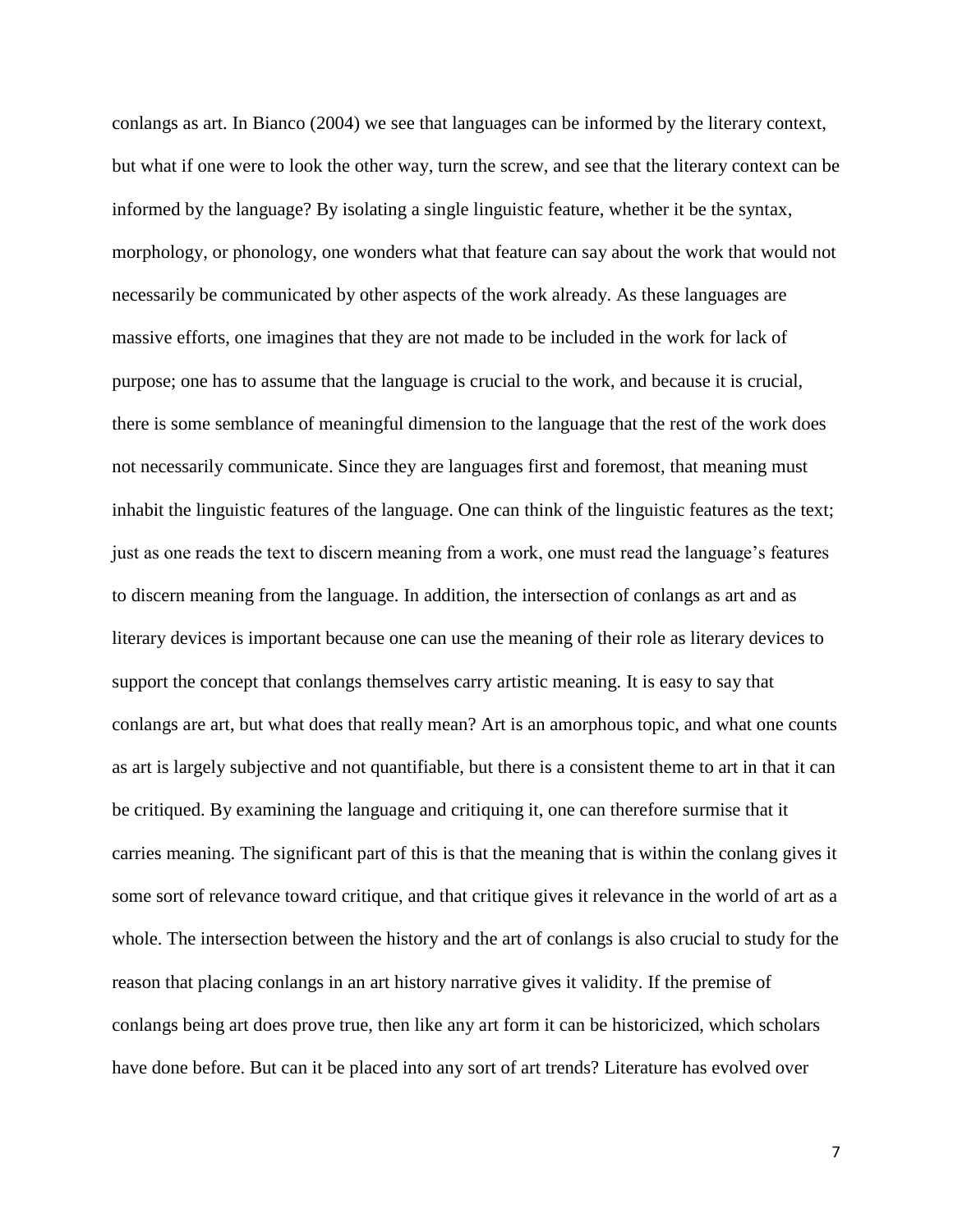centuries to become what it is today, and went through various permutations to arrive at our current literary landscape, so what about languages? By examining conlangs from two different time periods, what will make them distinct? These are the areas of the literature I would like to develop a greater understanding of with this thesis.

## **Methodology**

In this section, I go over my methodology of how I addressed the gaps of the literature with this thesis. This was done in two ways: the first was an interview with David J. Peterson, author of *The Art of Language Invention* (2015) and the second was a combined phonological analysis-close reading of two languages, Sindarin from *Lord of the Rings* (1991) by J.R.R. Tolkien and Kesh from *Always Coming Home* (1985) by Ursula K. Le Guin.

The interview with David J. Peterson asked questions regarding the creative process of working on a conlang, particularly in discerning the artistic and cultural aspects that are taken in account when creating a language for a larger world in a work. This was conducted over email, as that medium allows for a more nuanced answer than speaking over phone, and speaking in person would be unfeasible for this project. The reason why I wanted to interview Peterson is because it would fill in certain parts of the discourse around conlangs in the literature that are relatively untouched, considering its role as an art form and the role of the artist, or conlanger, in their creation. I believed this would also help support the second part of this thesis, the phonological analysis-close reading, in that understanding how the role of the author functions in the conlang creation can also help one understand how the background and literary styling of the author can affect how the language is expressed.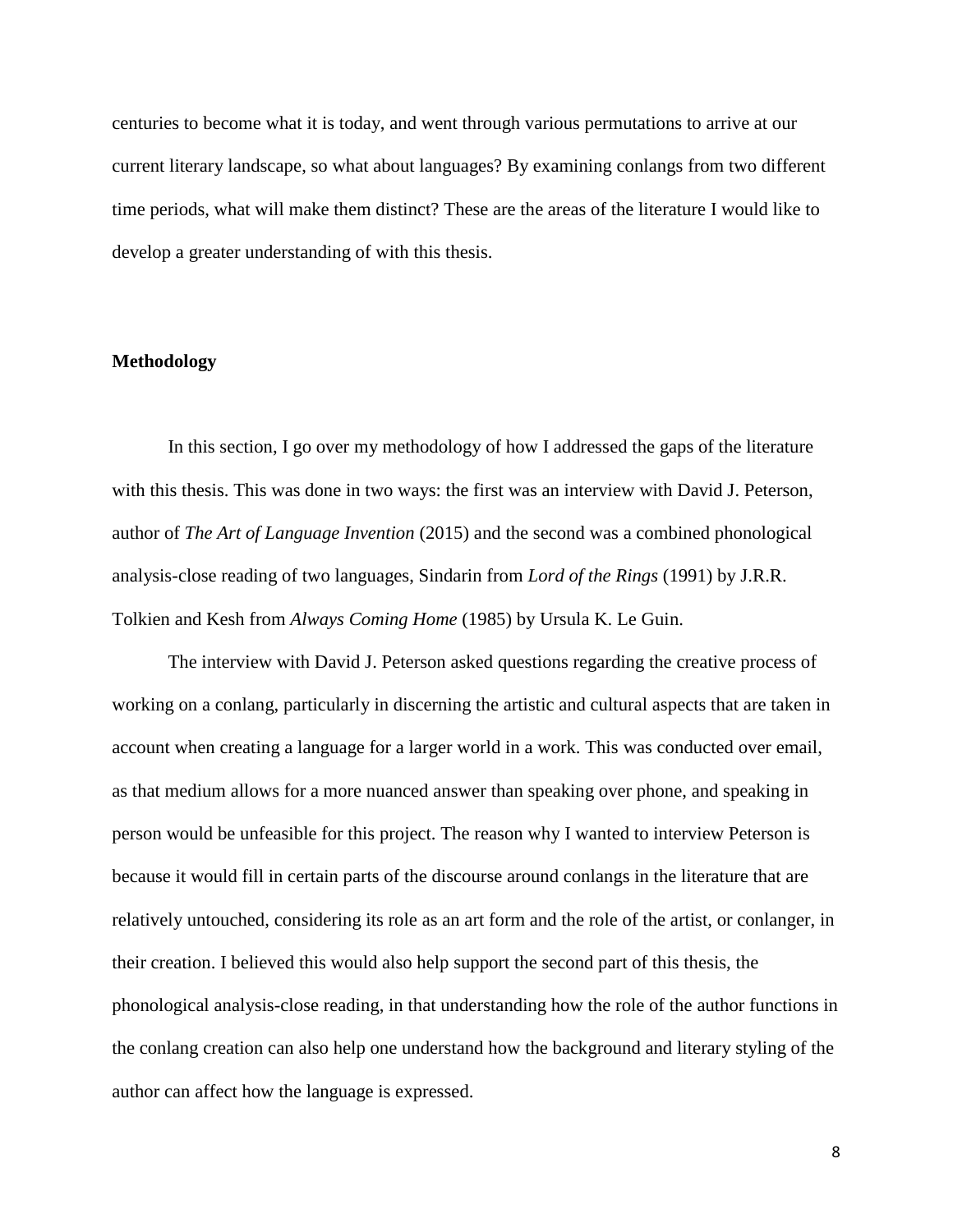The phonological analysis-evidenced close reading of Sindarin and Kesh was conducted by examining background information, utterances in the text, and their phonologies. The reason why phonology in particular is because examining the languages as a whole, including syntax, morphology, lexicon and their various other features would be far too ambitious for this project, especially considering that two are examined. Phonology itself is an interesting dimension of the language because it exists on a visceral level for listeners; whereas with syntax, one must pay close attention to the structural patterns inherent in the language, humans are trained by nature to listen closely to key sounds in speaking. That said, no one is listening to the texts, but rather reading them, so balancing sounds with orthography is itself a challenge. However, given that there are resources to know exactly how the speakers of the languages will pronounce each letter in the orthography, this should not be too difficult to surmise given a reader with all of the information at their disposal.

I first examined the background of the authors, and then their languages--the languages in two contexts --extra-textual, in how the languages came to be as pieces outside of the texts which they inhabit, and intertextual, in how the languages came to be and are used within the internal history and narrative of the text which they inhabit. This is because the languages are inseparable from these different contextual backdrops. The author's background is important as there is a piece of the author in each language, and learning their background may give some hints as to why the languages appear where they do; this is not to rely on authorial intent too heavily, but rather to use it to enhance what we can read from the text independent of perceived intent. The language's background is important because no language ever exists in a vacuum, both in the text and outside of the text. The reason why the history inside of the text is crucial is because the language needs speakers to exist in the first place and those speakers are made manifest by the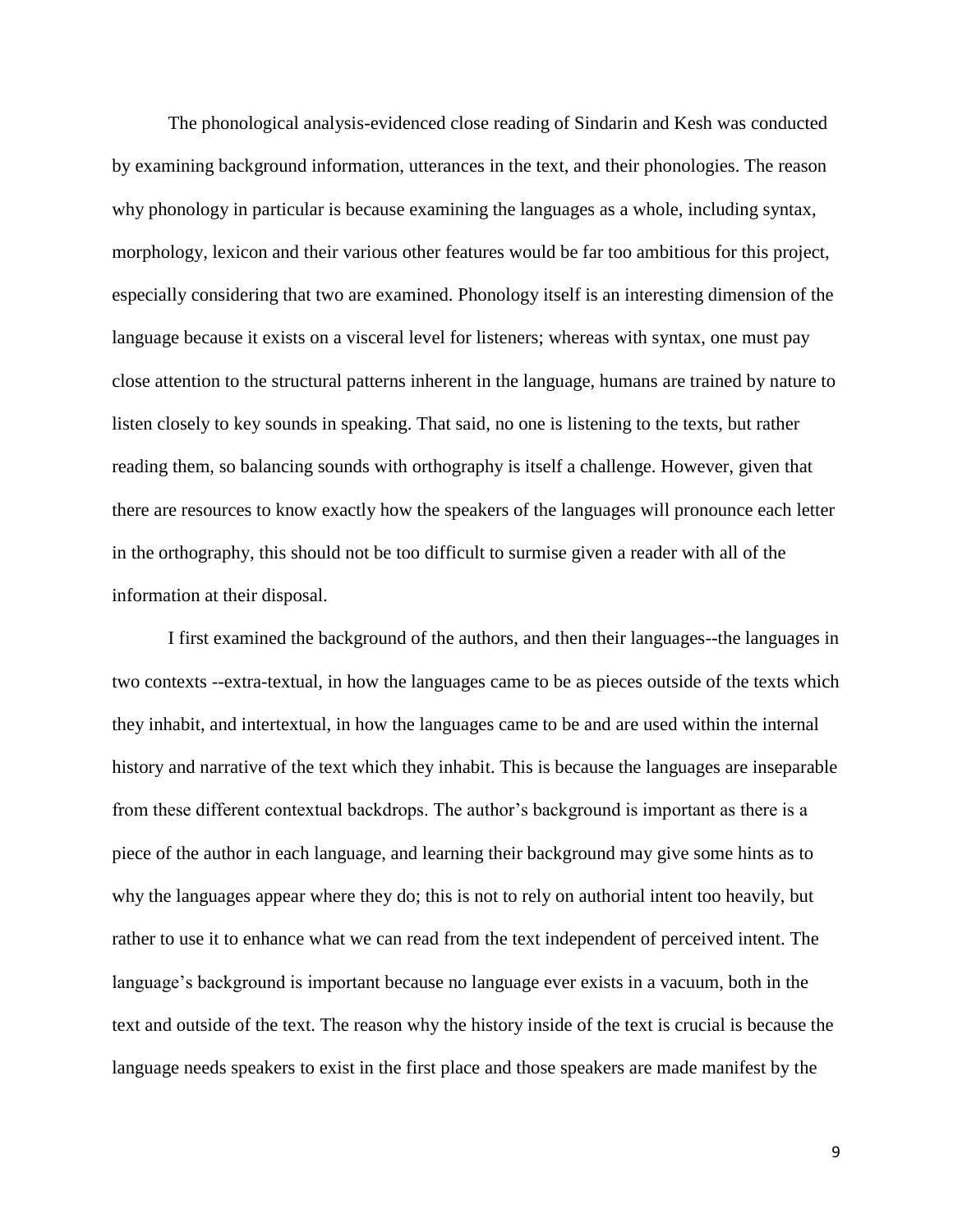events of the narrative, and outside of the text because of what has already been said about the author.

After investigating the background of the languages, I attempted to catalogue the contexts in which these languages appear and close read those utterances. This was to accomplish indexing the specific utterances and how they are used in the text, or generalized ways in which the language appears in the text. This is important for the reasons listed before, and also because these are languages that exist interconnected with the text, wholly in debt to these utterances for their very existences. Citing the places where the text appears is how it arrives to the reader, and this is crucial to the close reading element.

Using the utterances and their close readings above as a context to work off of, I then did a phonological analysis of the languages as they appear in the texts, and using some auxiliary texts on features of the languages not necessarily clear in the text, if necessary or available. This was carried through by summarizing the phonetic inventory and phonotactics of the language. These two elements are important to examine because they are critical dimensions of any language's phonology, and are useful for characterizing the language (Cheyne, 2008). Phonetic inventory for understanding the actual sounds available to the language and phonotactics for the identity of the language in how it is commonly expressed. These features were explicated, and then close read, as one would close read the utterances above. This is to surmise whether there is meaning in the language itself apart from the text, whether the language itself has some sense of artistic theme or bias. A typical phonological analysis of a language would be more in depth than just the phonetic inventory and phonotactics and would include elements such as allophony. However, since allophony is something very difficult to express in writing, and even the most discerning reader would find it difficult to accurate reproduce allophony in their own reading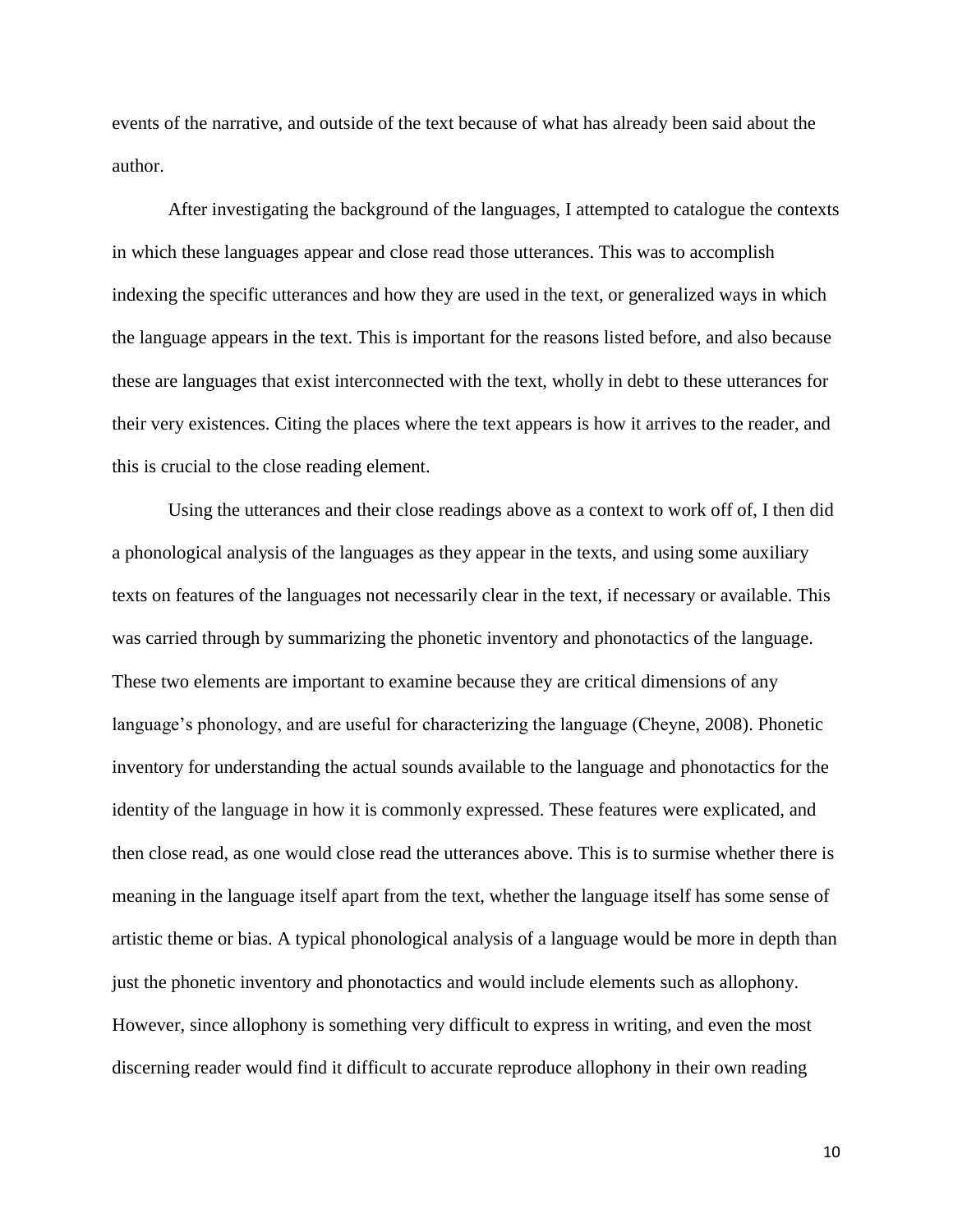voice, I decided to exclude this from the process.

After this, I synthesized the close reading of the utterances and the close reading of the phonology. This is to answer the question, what can the utterances tell the reader about the phonological features, and what can the phonological features tell the reader about the utterances? This should support both of the readings at once, while also hopefully creating some sort of meaning from that point. By synthesizing both the close readings of the phonology and the utterances, it provides evidence toward the hypothesis that the languages themselves actually have meaning.

#### **Results**

## **Part 1: Interview with David J. Peterson**

In this section, I recapitulate and explicate my interview with David J. Peterson on the experience of language construction and being a conlanger, and then use this information to understand how the artistic perspective of conlanging can inform the reading of a work that uses a conlang. Before moving on to the languages in the books, I sent questions to David J. Peterson in order to better understand what it is like for an author to create a language for an artistic purpose. Peterson is the author of *The Art of Invented Languages* (2015) as well as the developer of Dothraki for the television show *Game of Thrones*. Though based on a series of books written by George R.R. Martin, Dothraki had to be developed from a simple 'sketch' of a language, in that it was only a few words that seemingly made up a concept of what the language could be instead of an actual one, Peterson used those words to create actual conversational speech that could be used by the characters in the show. He also has developed numerous other languages for other speculative fiction properties, and works on his own conlangs as part of the greater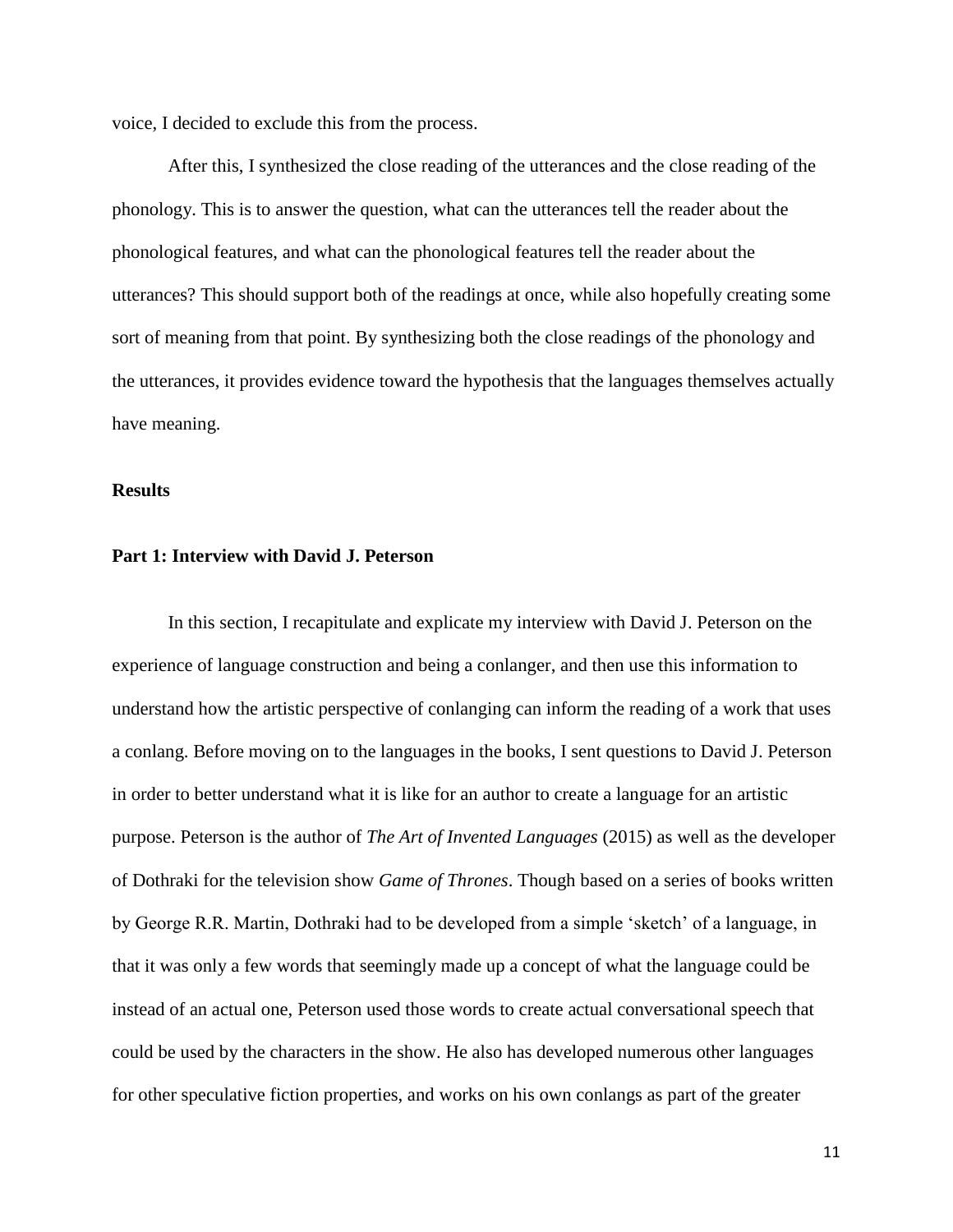conlanging community. In order to interview him, I first acquired IRB approval through the exemption process, which the reader can find in Appendix A of this paper, and the full email in Appendix B. I asked him a few questions, mostly aimed at understanding which parts of a language construction process are aesthetic and which parts are more deliberately chosen, using phonology and culture as a backdrop. In reply, he said "There is no connection between culture and phonology—period. Those that say there is are often simply speaking from a history of exoticism" (Appendix B). This outlines an interesting aspect as to how some artlangs can participate in a colonialist narrative, which were briefly looked at in the Sindarin analysis. Art works in that every art piece is a product of its artist, but every artist is a product of the society which they were molded in; the inherent biases, prejudices and injustices in that society carry on to the artist which carries on to the art, every piece acting as conduits for one another. Thus, even in the construction of a language, one can imprint the implicit biases present in one's society into the language itself. He continued:

When it comes to the sound of a particular root (because the roots are the only arbitrary parts of it), I sometimes do it based on what I want that word to sound like, or sometimes do it randomly. Sometimes I go against what I want it to sound like so my judgement doesn't color it. As long as it's phonologically and phonotactically licit, it can be a potential root in that language. This is purely for root creation, though. Very little else having to do with a language is arbitrary. (Appendix B)

This points to an intriguing facet of conlanging as an art form. One could say that art is largely defined by its arbitration: so much of art is dedicated toward subjective aesthetics, cultural relevance, and largely irrational taste. Not all art, however. Take realism, for instance,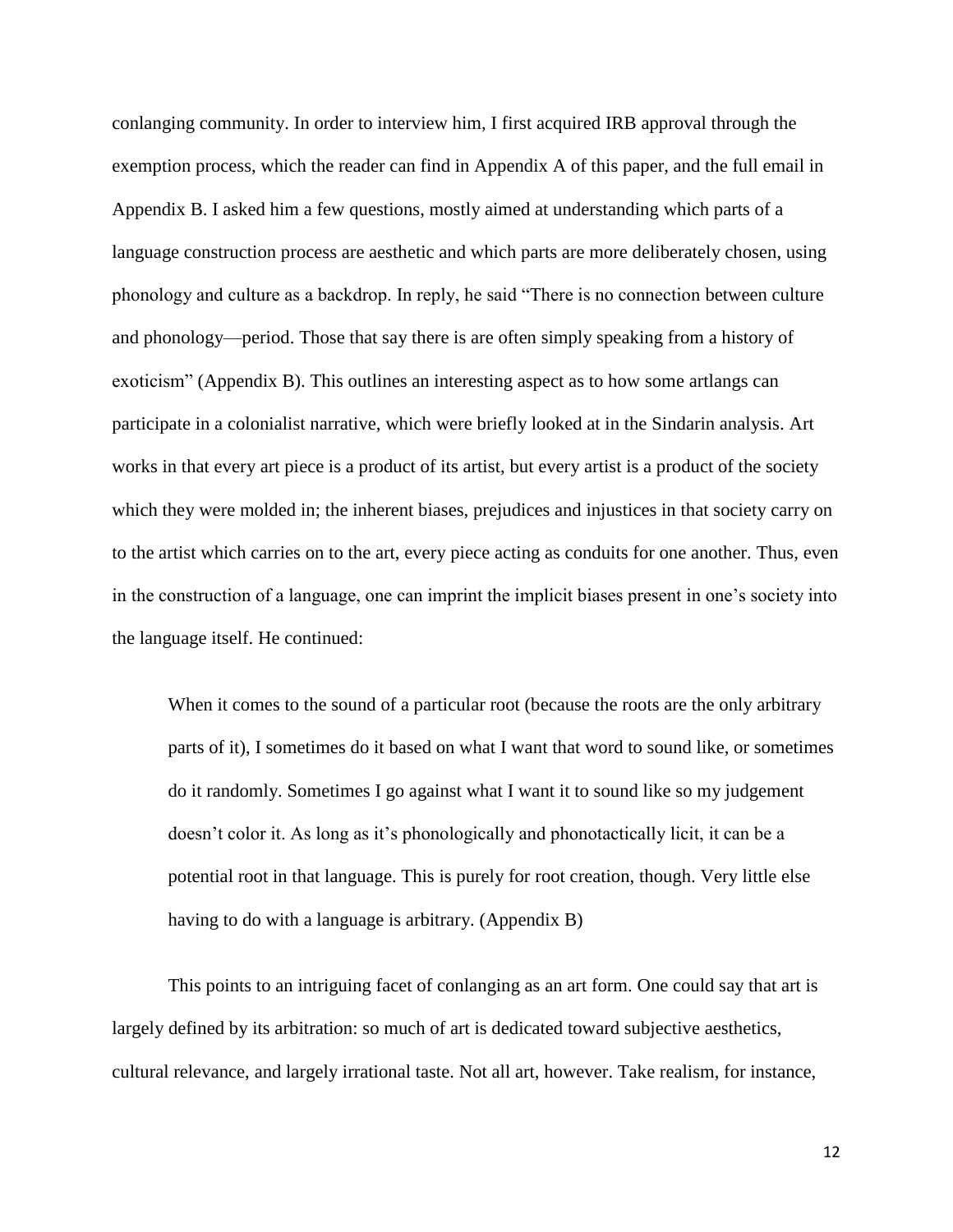and its dedication toward creating a piece that successfully replicates, or at least emulates, the real world as people perceive it. However, the setting that is chosen to replicate is largely arbitrary: no paintings are painted because of a scientific rationality, but because certain people either are requested to by a benefactor, because it personally matters to them for whatever reason, or because it suits their particular aesthetic.

I also asked Peterson about what point a language becomes valid. Some constructed languages can be considered sketches, some are simply words on a page that have no bearing on each other. I wanted to know, is there a point where a constructed language can be considered finished in its development? Peterson had this to say:

A created language is never finished. Same as with a natural language. The only time it's finished is when the creator dies, but even then others can pick it up and use it and expand upon it if they want, and then it lives on in a different form, and continues to be unfinished. Instead, there are certain benchmarks one uses to evaluate the stages of a created language: When it can translate a simple text; when it can fill out a Swadesh list; when it can translate a longer text... It's a fuzzy boundary between a sketch and a full conlang. (Appendix B)

As background information, a Swadesh list is a selection of common words that exist in almost all languages, used typically for historical-comparative linguistics (Campbell, 1998). It was originally devised in 1952 but went through extensive redrafts until 1971 for a final list. The list includes words like 'I,' 'that,' 'big,' 'person,' 'dog,' and others that would normally exist in any other language. This is usually a routine point of progression for most constructed languages, as are the other points he brings up. To continue with the painting analogy, a sketch of a painting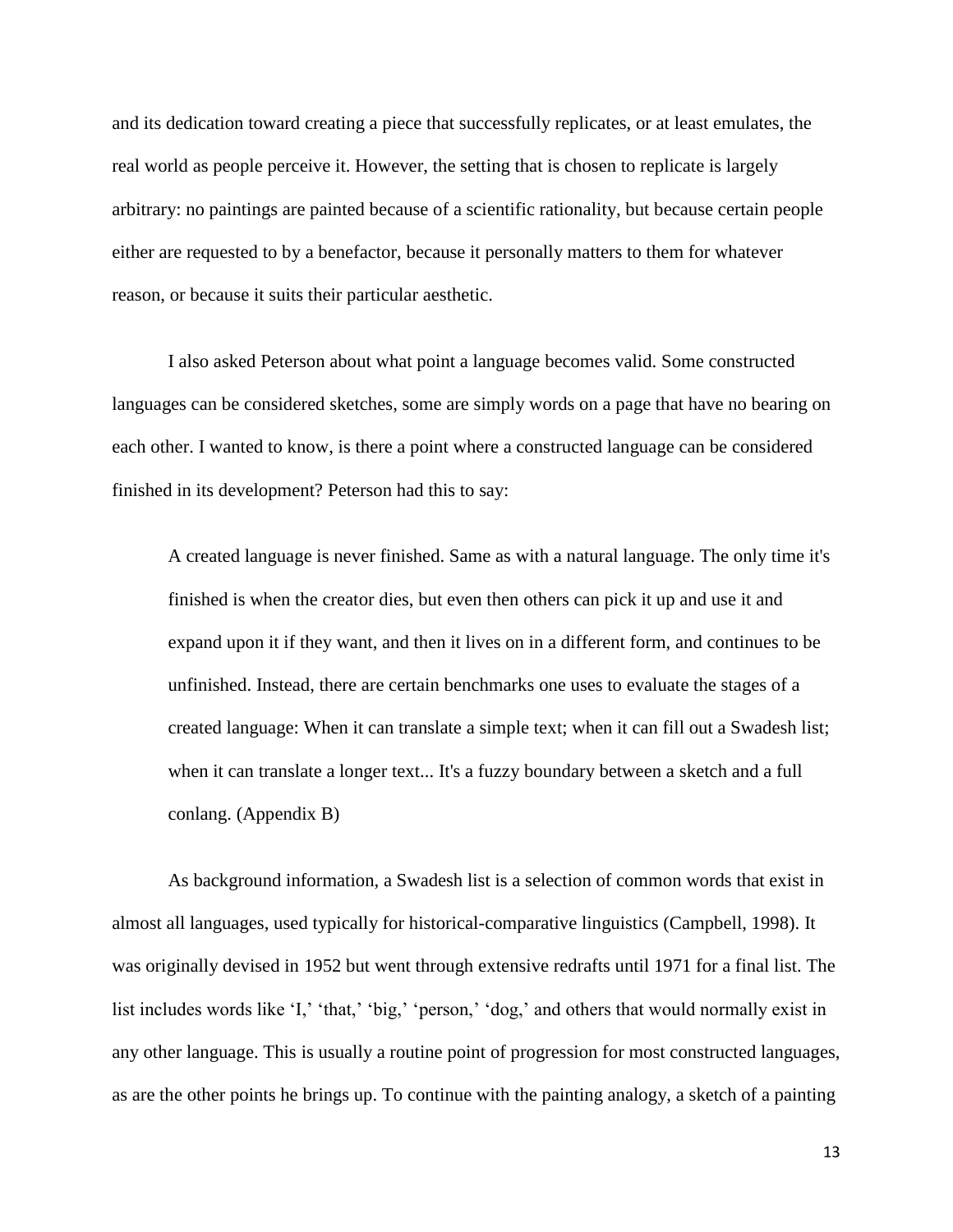might not be accepted as a complete art project, but if the sketch is presented as a final art project, then the viewer accepts it as such. The same goes for artlangs: they have a more easy time becoming validated from conlangs, as they do not have to necessarily be conversational in order to still be recognized as a language, such as Dothraki, and to an extent the languages in the analyses. The authors use these conlangs as they appear in the text to communicate that this is the language the characters are using, it is a different language from anything they have ever seen before, and they probably do not understand it as a result. This is where artlangs move language away from the utilitarian aspect to a more abstract and aesthetic aspect. Whereas a language like Esperanto has to do much more than just translate a simple text to be accepted for its purpose, a language like Dothraki need only have a few words with a recurring meaning in order to be accepted for its own purposes, as those few words can still communicate a great amount of feeling and tension to the reader without them necessarily needing to know what they say.

When talking to Peterson about the shows he has worked on, such as *Game of Thrones*  and *Defiance*, I asked him to what point he was familiar with the culture before he started work on the language. Specifically asking him about where he knew the culture at all before working, he said:

That's certainly been the case for all the shows I worked on. I'm brought in at a point where the speakers have already been defined. As I flesh out the vocabulary, though, I help to flesh out the culture as well. This happens naturally in the course of vocabulary creation. (Appendix B)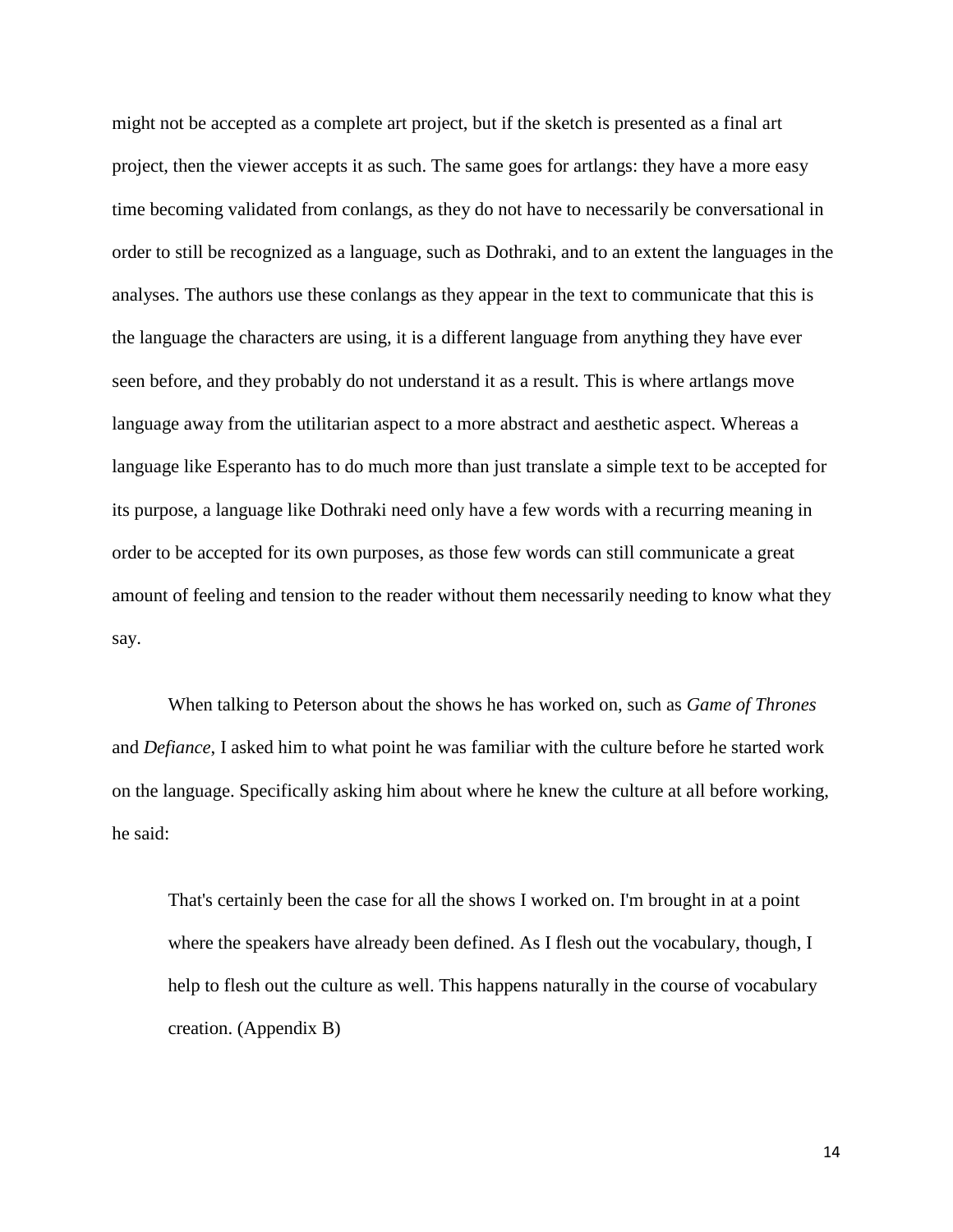This is another unique facet of language creation, in deciding what parts will develop the culture, and actually being able to help develop a culture by shaping how it is represented in the language. Though culture is unrelated to phonology, it is present in many other details of a linguistic system, one of which is ethnosyntax (Enfield, 2002), which is the relation between how people form words and sentences and how that can sometimes be indicative of cultural touchstones. Another is vocabulary, as Peterson said, because the vocabulary which the culture develops needs to be related with what they encounter in their everyday lives, which is largely shaped by culture. For Dothraki, it is a largely horse-centric nomadic society with a warrior culture, so it makes sense that Dothraki would have many different words for specific ways to strike someone while riding a mount. This is part of what makes art language creation somewhat less arbitrary and aesthetic-based than other art pieces, in that the language is, in part, dependent on the culture that it is created to represent. But that said, the culture itself is largely going to be based on the aesthetics of the author, and through that, their aesthetics are replicated within the language. As Peterson is both a prominent conlanger (he is the president of the Language Creation Society) as well as a trained linguist with an M.A. from UC San Diego, it was refreshing to have some of the information about conlangs elaborated on from an authorial point of view.

#### **Part 2: Sindarin**

In this section, I analyze the language of Sindarin as it is portrayed in *The Lord of the Rings*. To begin, I go over the background information of Sindarin both extratextual and intertextual, by conveying the history of J.R.R. Tolkien and his developmental process of the languages, the history of the language in the background of *The Lord of the Rings*, and the instances in the book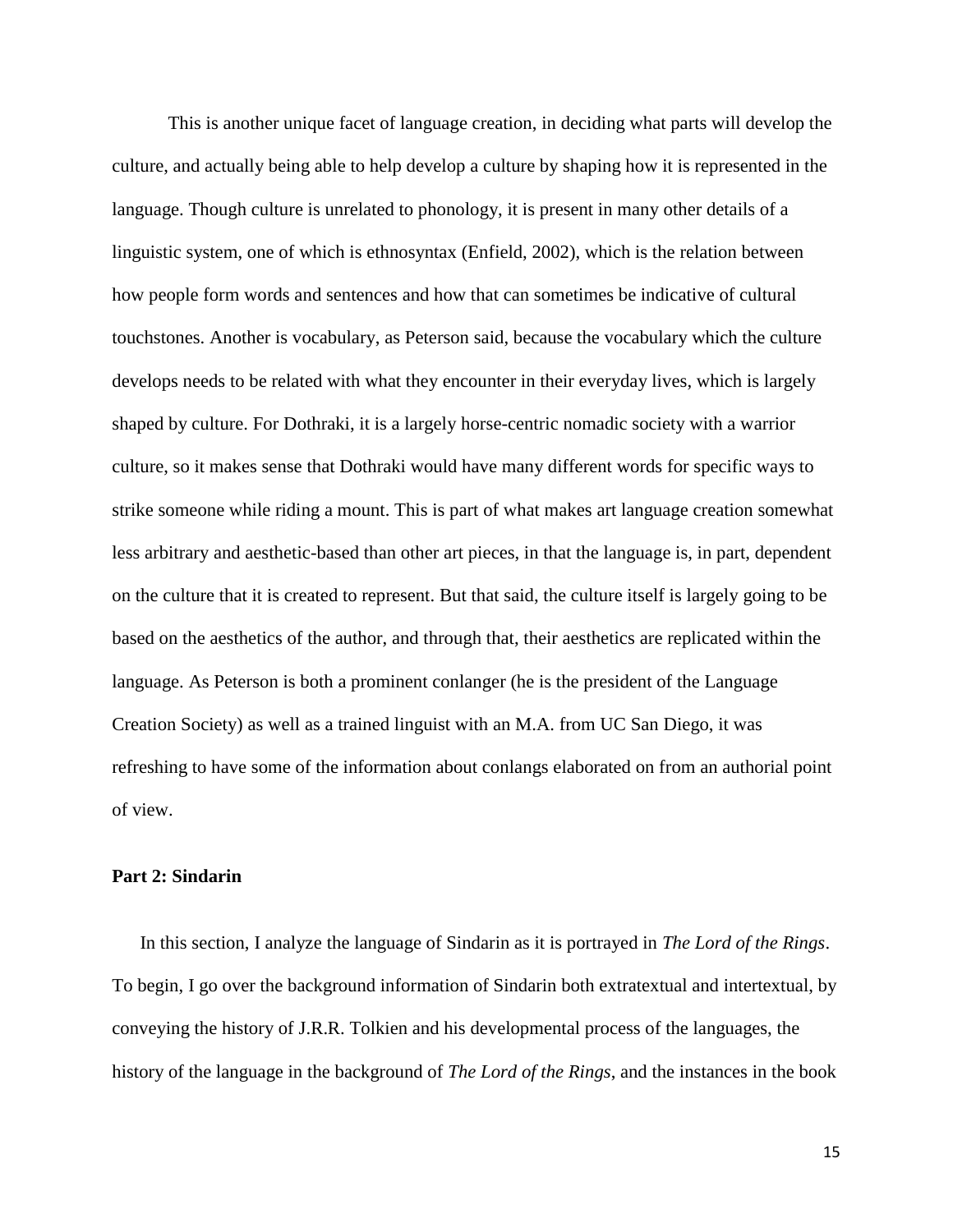where it is uttered. After this, I move on to phonological analysis of Sindarin, drawing resources from many authors who have sought to create a very complete grammar of the language already, in a more summarized and brief fashion. Following the phonological analysis, I go into how the language, its appearances in the book and its phonology are informative of Tolkien as an author and *Lord of the Rings* as a landmark book in the canon of modernist literature.

In *the Silmarillion* (1977), the history of [Eä](https://en.wikipedia.org/wiki/E%C3%A4) is chronicled. This is the universe in which *The Lord of the Rings* is set, the vast world where Middle-earth resides along with various other lands celestial and terrestrial, a universe not so unlike our own. There are flourishing and suffering peoples, songs and poetry, fractured histories which become lost to time and turn to mere myth. The most distinct difference between [Eä](https://en.wikipedia.org/wiki/E%C3%A4) and our world is that, in [Eä,](https://en.wikipedia.org/wiki/E%C3%A4) all of those myths actually happened. In it, the world was created due to the singing of supernatural beings: their theme, harmony and discord formed the world from thought, including all the lands, the seas and the peoples. The first of those people to awake were the Elves. They exist in such a young universe that the sun and moon have not even formed, surrounding them a boundless forest, and above them a blanket of infinite stars. As they awake, the distant starlight enchants them, and they speak their first utterance: *Ele!* Or, in English, 'Behold!'

In that tale, *ele!* was spoken to acknowledge existence. But it may be more accurate to describe Middle-earth, *The Lord of the Rings* and [Eä](https://en.wikipedia.org/wiki/E%C3%A4) to be created in order for *ele* to be spoken. J.R.R. Tolkien lived a life marked by tragedy: he was orphaned, was enlisted in World War One, and watched many of his friends tragically and violently die (Lee, 2014). But he always escaped to language and poetry. He fell in love with languages like Welsh and Finnish and would create languages emulating them. He not only created languages, but also entire language families,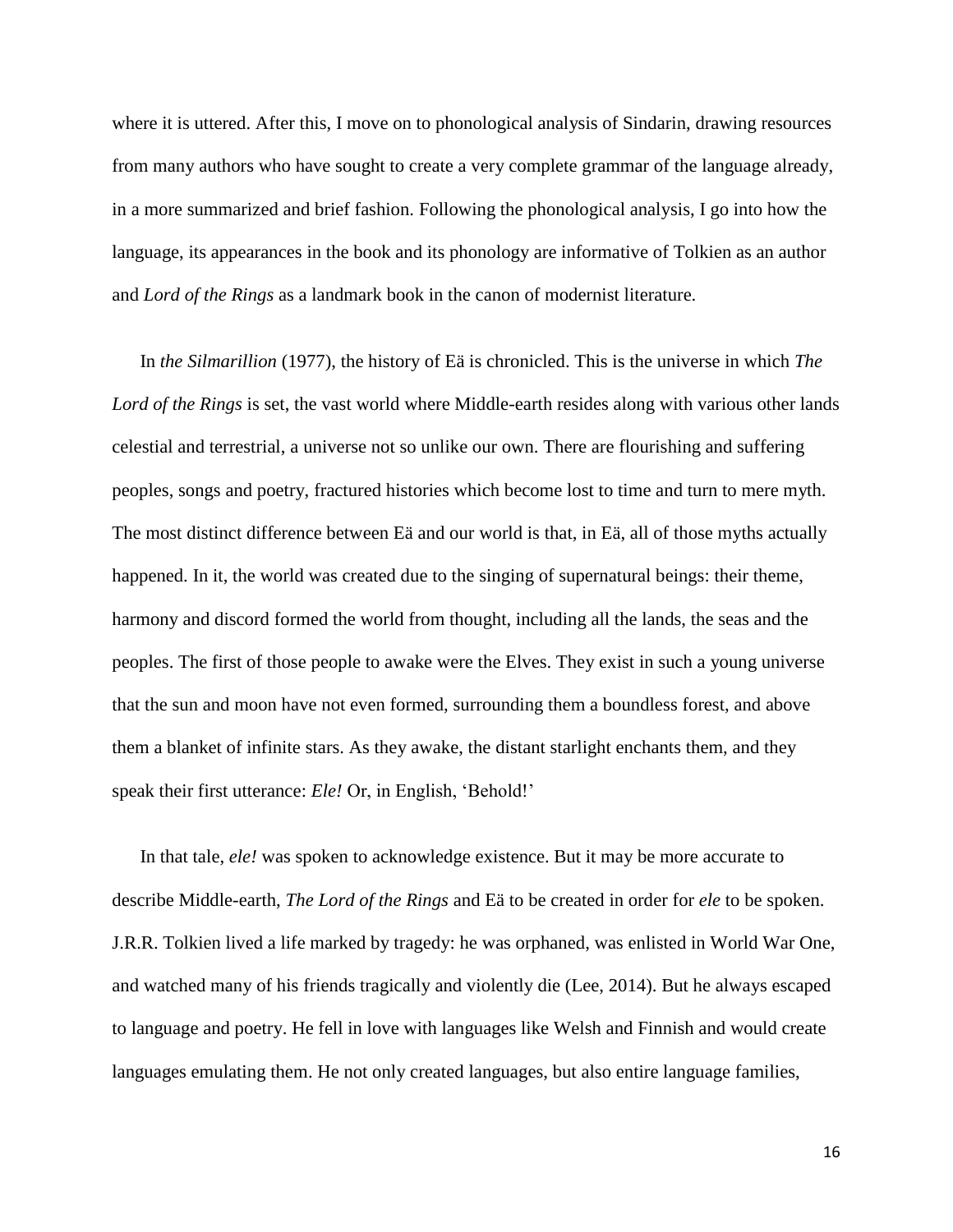dialects, historical languages, primitive languages, dead languages. Other authors created small snippets of language for their fictions, but "the first widely known author to use a more or less fully constructed language was J.R.R. Tolkien, who set the bar very high" (Peterson, 2015, 10). He was more or less a language creator before he was an author, but understood that his languages could not simply exist in a vacuum. They had to exist in some sort of tangible way, a way to explain why certain languages existed, why certain features developed, why they were spoken by what people. From this, he developed Middle-earth, which allowed his languages to breathe. He is quoted as saying "Nobody believes me when I say that my long book [*The Lord of the Rings*] is an attempt to create a world in which a form of language agreeable to my personal aesthetic might seem real. But it is true" (Okrent, 2009, 283).

In a way, Sindarin is the final evolution of these languages. The first Tolkien created was Quenya, which was also the first language spoken in [Eä](https://en.wikipedia.org/wiki/E%C3%A4) (*ele* is Quenya, for instance). Both Sindarin and Quenya are Elvish languages, but Sindarin split from Quenya long before the events of *The Lord of the Rings* (Salo, 2004). In the mythos of Middle-earth, when the Elves first awoke, they all spoke Quenya, which they themselves created out of will. But when some of the Elves were beckoned by the supernatural Valar to travel West, some Elves answered the call, and other refused and stayed behind. The Elves who traveled kept Quenya and were known as the Eldar, or 'people of the journey,' while the Elves that stayed behind were known as the Sindar. The Eldar were later dubbed 'High Elves' while the Sindar are referred to as 'Grey Elves,' which marks a certain social distinction. When the Eldar returned from their journey to the West, Quenya was relatively unchanged, whereas Sindarin had developed over the course of hundreds of years into a completely different language, with speakers of either being unable to comprehend one another. The Eldar eventually adopted Sindarin as a common language to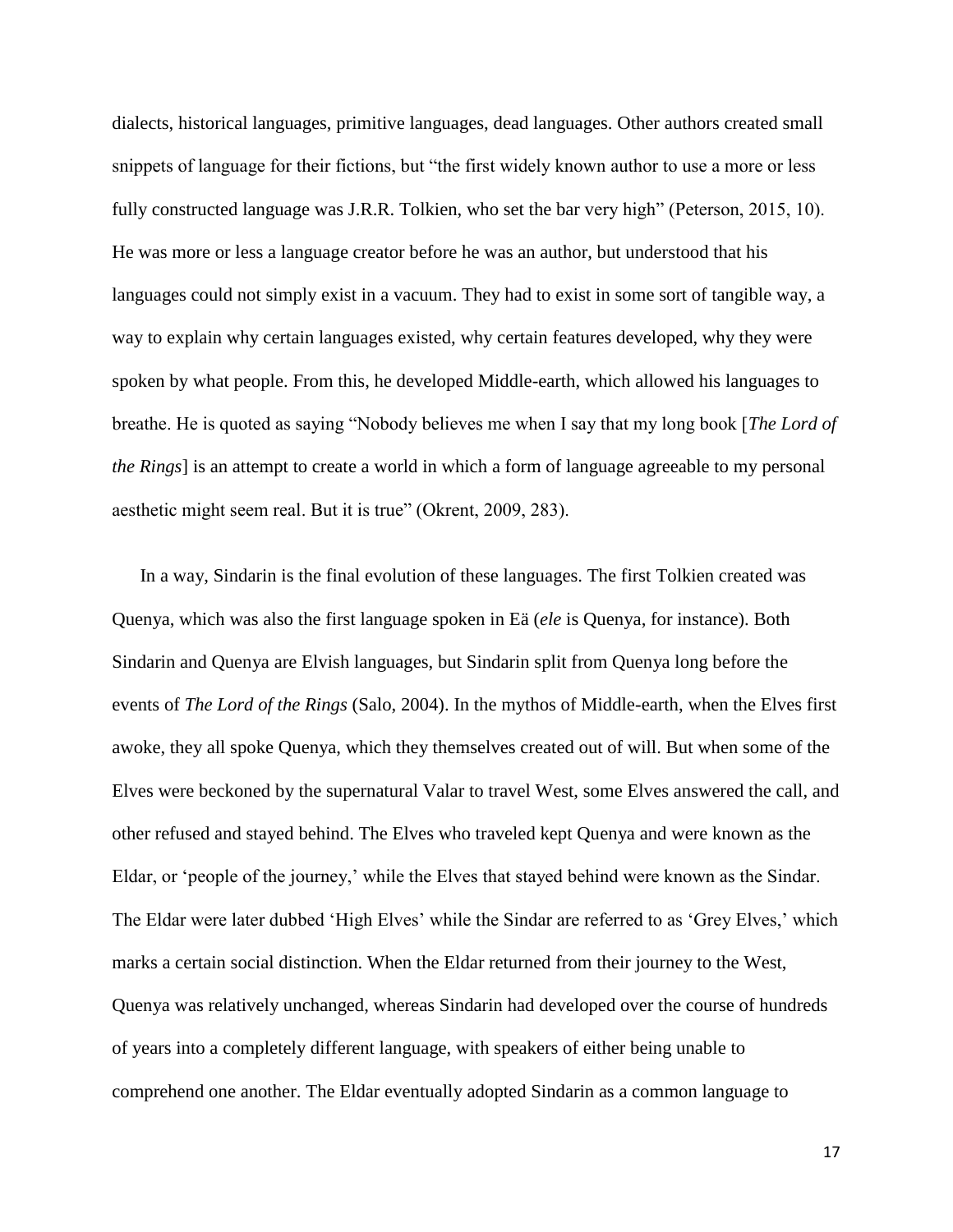communicate between the two groups, but kept Quenya as a language of poetry, song and law. One could see this as somewhat analogous to the relationship between Latin and French, or French and English, in the medieval period of Europe. Sindarin itself is based on Celtic and Welsh grammar, with Quenya being inspired mostly from Finnish.

The first instance of Sindarin in *Lord of the Rings* is indicative of a saving grace, a theme which occurs multiple times through its inclusion in the book, as every time Sindarin is uttered, it usually comes with an external force coming to rescue the protagonists from imminent harm. In the chapter "Flight to the Ford," the group from the Shire is being pursued by the dreaded forces of Sauron, the Nazgul. Frodo has been pierced in the chest by a poisoned blade, and is slowly but steadily dying as the band tries to flee to Rivendell. As they hide in the thicket off the road, they hear a horse clopping down the road, and initially believe it to be the sound of the mount of one of the Nazgul. But as it draws closer, the steps of the steed sound musical, and "they seemed to catch a dim ringing, as of small bells tinkling" (1991, Tolkien, 204). This is an important entry into the language, as the reader is already shown how sound can communicate a sense of friendliness and hope. Frodo gets a glimpse of the rider, and he almost appears to him as a shining light on horseback, seen as a savior. This rider is Glorfindel, who came to rescue them from the Nazgul. His first words are not in English, but he instead speaks to Strider, who is fluent in Sindarin, crying "*Ai na vedui Dunadan! Mae govannen!*" meaning 'Oh at last, Westman! Thou art well met!' (1991, 204). The utterance itself and the way the utterance is spoken communicates a tonal shift in this part of the text. Sindarin is meant to be communicated as a friendly language, and the utterance itself translated is friendly (in this edition of the book, the utterance is not translated—but a reader familiar with the language already would be able to translate it easily). After this instance, the titular ford is reached, with Frodo being carried on the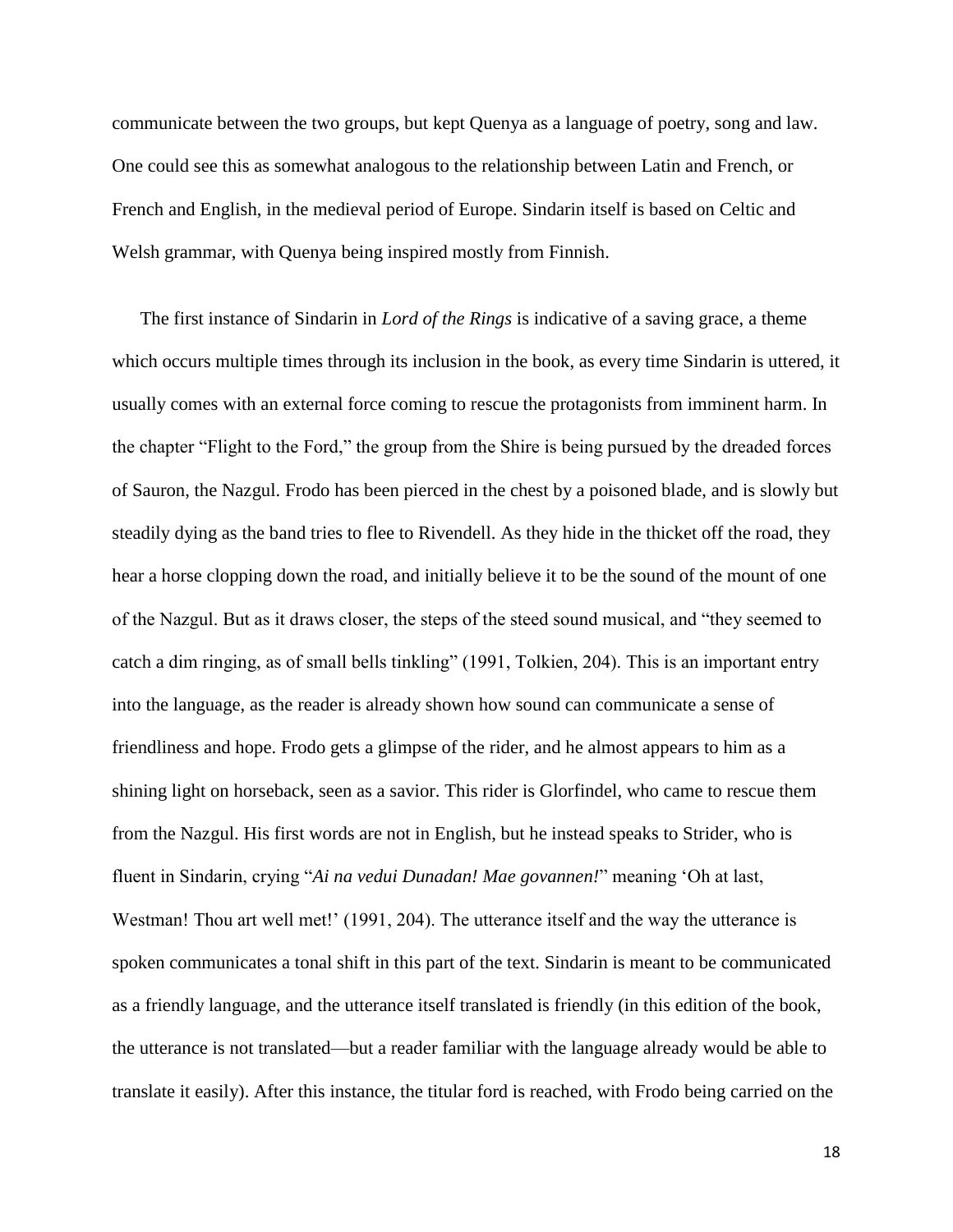back of Glorfindel's steed as they are closely pursued by the Nazgul. With Glorfindel on one side of the bank and the Nazgul on the other, Glorfindel makes this urrerance: "*noro lim, noro lim, Asfaloth!*" meaning "Run fast, Asfaloth, run fast!" (1991, 208). Seemingly, nothing happens, and the Nazgul approach closer, stepping into the bank, closing the distance on to their prey. But the ford begins to splash and foam, the waters become restless, and Frodo sees "amid the water white riders upon white horses with frothing manes" (1991, 209). Glorfindel, using his speech, summoned a powerful, and literal, wave of riders down the flood, careening into the Nazgul and wiping them away. In this instance, the saving grace of the language in the previous utterance becomes near messiah like now: the speaking of the words appears to manifest into miracle, allowing Frodo to escape alive from what was certain death.

The next time the reader comes into contact with a Sindarin utterance is in the chapter "A Journey in the Dark," in two different contexts, both spoken by Gandalf. The first is very similar to Glorfindel's "*noro lim*" spell, as Gandalf uses Sindarin to summon fire in order to save the Fellowship from a pack of wargs. "*Naur an edraith amen! Naur dan I ngaurhoth!*" (1991, 291) he cries, meaning 'Fire save us! Fire against the werewolf-host!' Functionally, this reminds the reader of the mystical power of Sindarin and the Elves. It is important to note that magic and miracle manifest directly through language in this sense, but that becomes complicated in the next utterance later in the chapter, when the Fellowship comes across the sealed gate to the Dwarvish city of Moria. Gandalf, speaking again, attempts to open the entrance with another spell: "*Annon edhellen, edro hi amen! Fennas nogothrim, lasto beth lammen!*" (1991, 299). This utterance translates as "Elvish gate, open now for us! Dwarven doorway, listen to the word of my tongue!" However, this spell does nothing to the door. Though the reader may be used to Sindarin being a word that creates magic upon its very speaking, this call is answered by mere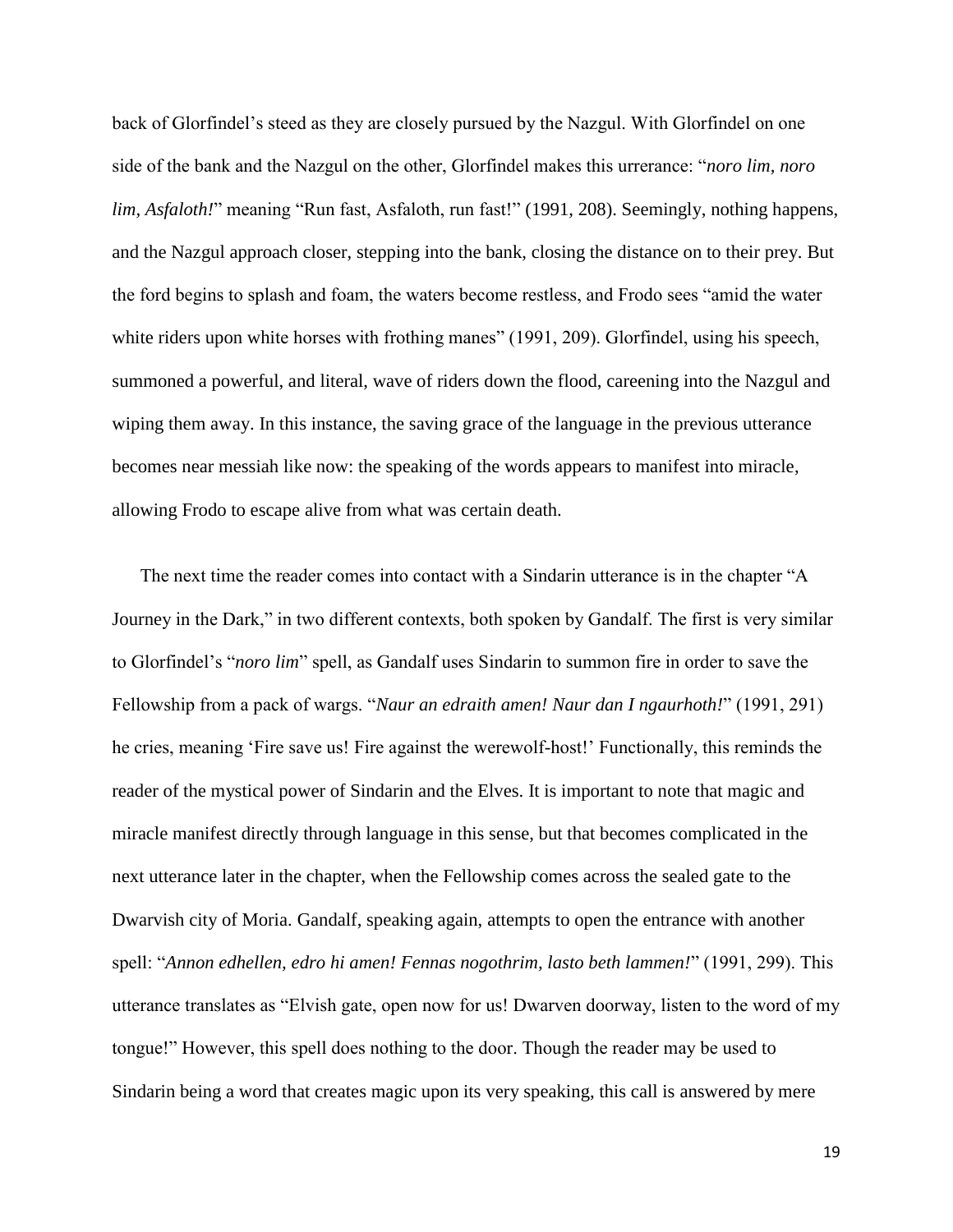silence. Eventually the door is opened with a simple Dwarvish word, but what this part conveys to the reader is that Elvish, although it can be used for mystical means, is just one language that exists in a magical world.

The last time the reader sees an utterance of Sindarin is at the end of the chapter "Lothlorien," in which Frodo finds Aragorn at the foot of a hill, holding a golden flower, speaking these words: "*Arwen vanimelda, namárië!*" (1991, 343) The translation approximates to 'Beautiful Arwen, Farewell!' This references the romantic tale between Aragorn and Arwen, which is referenced in poetry outside of the book. After saying this, Aragorn tells Frodo "Here is the heart of Elvendom on earth… and here my heart dwells ever, unless there be a light beyond the dark roads that we still must tread, you and I. Come with me!" (1991, 343) This acts as a melancholic moment in a way that is both explicit and unrevealed to the reader: explicitly, in that this is described as the last time Aragorn visits this place as "a living man," and hidden in that this is the last of Sindarin they read in the novel, as the Elves will eventually depart Middle-earth forever. It is melancholic, but beautiful all the same. It tells a story of love without needing to impart it completely to the reader, in words they do not necessarily have to know to understand the meaning.

Using these instances of Sindarin from *Lord of the Rings,* as well as a David Salo's *A Gateway to Sindarin* (2004), I use this section to explicate the phonology of Sindarin. Although it may seem odd to deviate from the source material for analyzing a fictional language, Salo is an authority on the manner as he was one of the main developers for Sindarin for the film adaptations of *Lord of the Rings*, and has done an extensive amount of work in documenting and expanding Sindarin from what could roughly be considered a language 'sketch' to a fully conversational tongue. This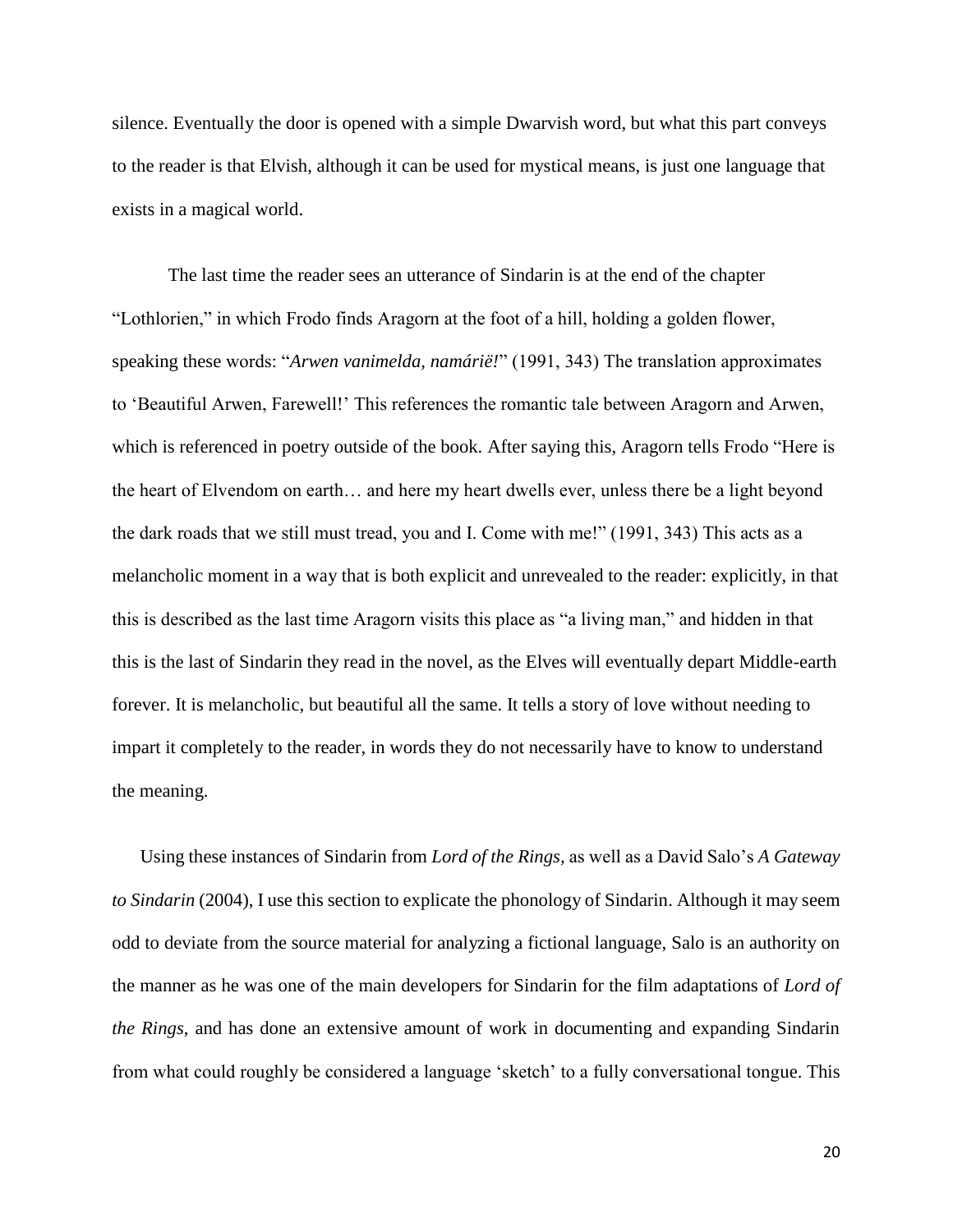is actually a fairly common practice in artlangs, particularly for adapting conlangs from works of literature into television or film. Despite being developed fully by another author, the language still follows the same rules as well as the same 'idea.' The idea, in this case, is that Sindarin is to follow a largely Welsh phonology, which is demonstrated in the sound inventory in Figures 1 and 2. There are a few exceptions between Welsh and Sindarin, however, in that Sindarin has no affricates. English speakers may be familiar with these sounds as  $[f]$  and  $[g]$ ; the first sounds of "chuck" and "jump," respectively. There are also considerably less vowels in Sindarin than in Welsh (Jones, 1984). There may be an aesthetic point to both of these exceptions; as mentioned earlier, Sindarin is "a form of language agreeable to [Tolkien's] personal aesthetic," (Okrent, 2009, 283) and many of its features are likely the desire to capture the *feeling* behind the Welsh names Tolkien saw as a child, rather than capturing an exact accurate replica of what Welsh actually is phonologically. In the book, Sindarin shows up in two contexts. The first is amicability and familiarity, with the two examples being Glorfindel greeting Aragorn (the first time the reader sees the language) and Aragorn reminiscing of Arwen. The second is spell casting, with the examples being Glorfindel summoning the raging waters of the river to destroy the pursuing Nazgul, Gandalf causing wargs to alight so that the Fellowship may escape, and Gandalf failing to open the door to Moria. Aside from this failing instance, the spell casting instances are always intrinsically tied to saving the protagonists from dire harm. This makes even the spells amicable in nature—so the two contexts are inseparable. The way this ties back to the sound inventory is that the language is meant to sound both amicable and magical. One can see the consonantal sound inventory in the table below, figure 1. In the excerpts, one can see a predominance of liquids and nasals, many  $\frac{r}{s}$ ,  $\frac{1}{s}$ and /n/s. To Tolkien, and likely to many Anglophones, this is what may sound the most amicable in nature. Though it likely is not the same for speakers of all languages, since taste in sound is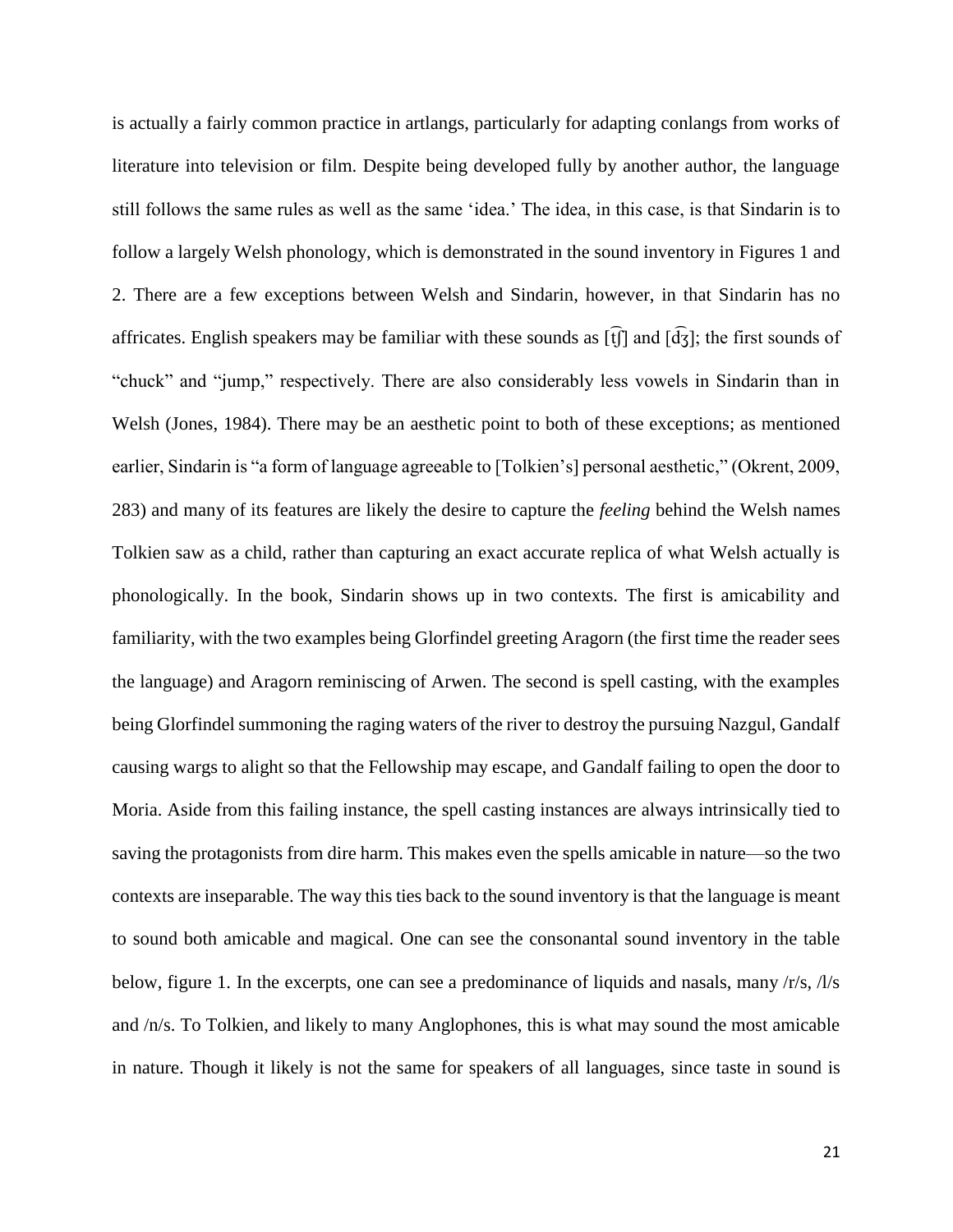largely culture-specific, affricates can sound somewhat harsher than liquids or nasals. Affricates are an inherent mash of a plosive and a fricative, beginning with a  $[t]$  and following with a  $[f]$ . They have an inherent interruption, which could be interpreted as discord. In contrast, liquids and nasals are largely used for sounds of music: *la la la* is the stereotypical mode for singing when one forgot the lyrics to the carpool song, and if one simply is not comfortable opening their mouth at all, they will resort to the humble hum, *hmmm.* As for the vowels, this may also be a cultural choice. The vowels are documented in the table below, Figure 2. There are a few dipthongs in the language, *ai* [ai], *ei* [ɛi], *ui* [ui], and *au* [au], but even with those included it still is a meager number of vowels compared to Welsh, which contains a great deal more; 20 compared to Sindarin's 8 (Jones, 1984). This is excluding long vowels, which are in both languages but the usage is not completely clear in Sindarin. What does this do for the text? For one, the reader is able to follow along easily if they do not have to grapple with constantly changing vowels, creating a sense of rhyme and rhythm. Take *noro lim, noro lim* for instance. In terms of vowels, it is very easy for a reader to repeat that in their head, as it is simply *o o i o o i*. One could equate it to a song with two tones. That is part of the familiarity that is brought in the context: the reader needs to be able to be friendly with Glorfindel as soon as they approach him, and by speaking in a simple to follow manner, it becomes less frightening to confront. Hearing a new language is always curious, and in certain contexts it can be terrifying. But if the language is easy to follow, even if one does not understand the words, they can immediately become familiar with the sounds. The complication to this notion, however, is that the language contains a few sounds that are rare for anglophones to encounter, as well as most speakers of European languages. This is mostly characterized by the voiceless alveolar fricative  $\lceil \cdot \rceil$  and the voiceless liquid of  $\lceil \cdot \rceil$ . This may be to exoticize the language for the reader, which is a key point later on.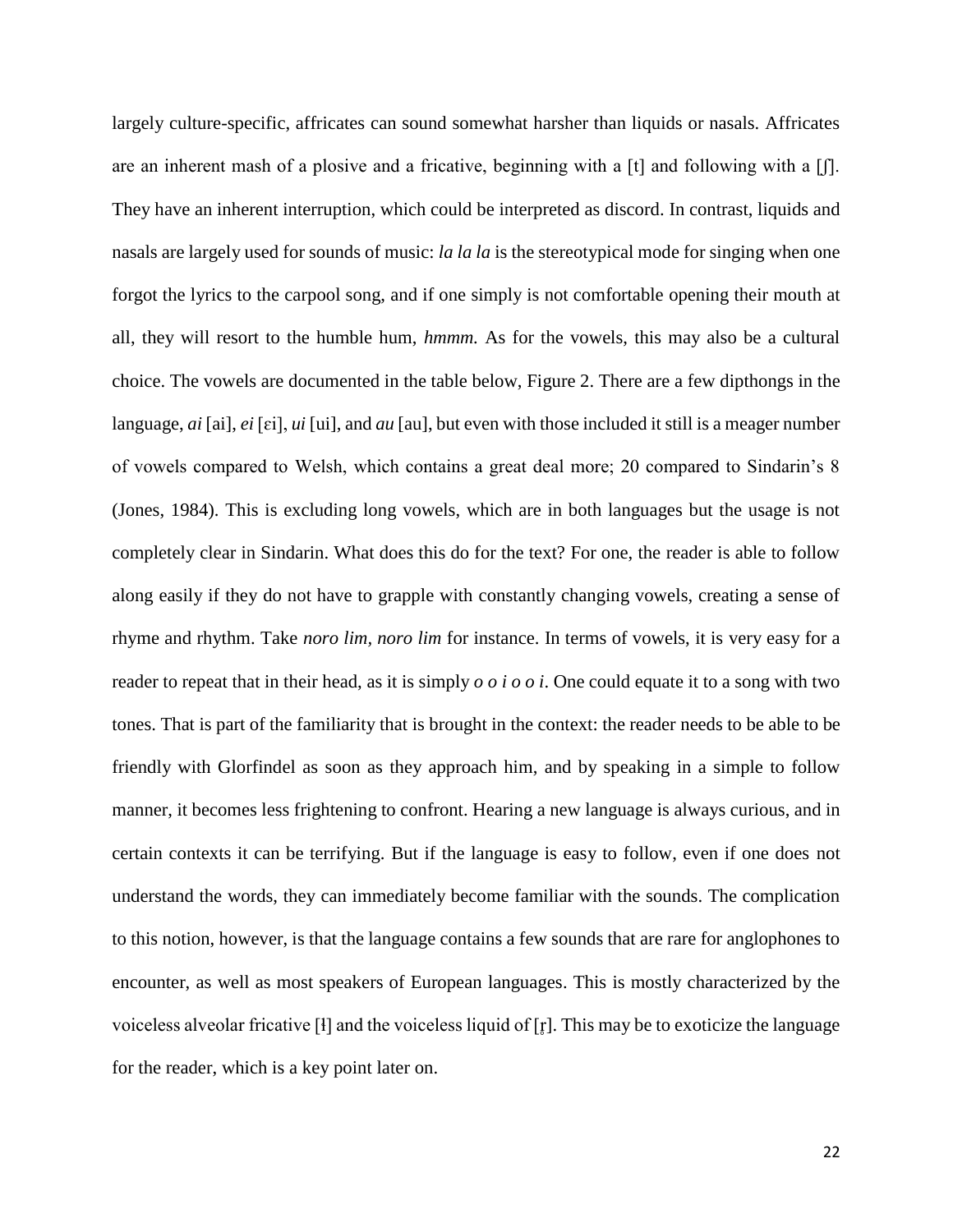|                    | <b>Bilabial</b> | <b>Dental</b>     | <b>Alveolar</b> | Palatal      | <b>Velar</b>             | <b>Glottal</b>   |
|--------------------|-----------------|-------------------|-----------------|--------------|--------------------------|------------------|
|                    |                 |                   |                 |              |                          |                  |
| <b>Plosive</b>     | p b             |                   | t d             |              | k g                      |                  |
|                    |                 |                   |                 |              |                          |                  |
| <b>Nasal</b>       | m               |                   | $\mathbf n$     |              | ŋ                        |                  |
|                    |                 |                   |                 |              |                          |                  |
| <b>Fricative</b>   | f v             | $\theta$ $\delta$ | s <sub>1</sub>  |              | $\mathbf X$              | $\boldsymbol{h}$ |
|                    |                 |                   |                 |              |                          |                  |
| <b>Trill</b>       |                 |                   | r <sub>f</sub>  |              |                          |                  |
|                    |                 |                   |                 |              |                          |                  |
| <b>Approximant</b> |                 |                   | $\mathbf{l}$    | $\mathbf{j}$ | $\Lambda\!\!\!\Lambda$ W |                  |
|                    |                 |                   |                 |              |                          |                  |

Figure 1: the consonantal phonetic inventory of Sindarin.

|                   | Front      | <b>Near Front</b> | <b>Near Back</b> | <b>Back</b>    |
|-------------------|------------|-------------------|------------------|----------------|
|                   |            |                   |                  |                |
| <b>Close</b>      | i y        |                   |                  | u              |
|                   |            |                   |                  |                |
| <b>Near Close</b> |            | $\mathbf I$       | $\sigma$         |                |
|                   |            |                   |                  |                |
| <b>Open Mid</b>   | $\epsilon$ |                   |                  | $\mathfrak{O}$ |
|                   |            |                   |                  |                |
| Open              | a          |                   |                  |                |
|                   |            |                   |                  |                |

Figure 2: the vowel phonetic inventory of Sindarin.

If the phonotactics are what give a language a sense of identity to the outsider,

then what is the identity that Sindarin is hoping to project? There are several rules dictating the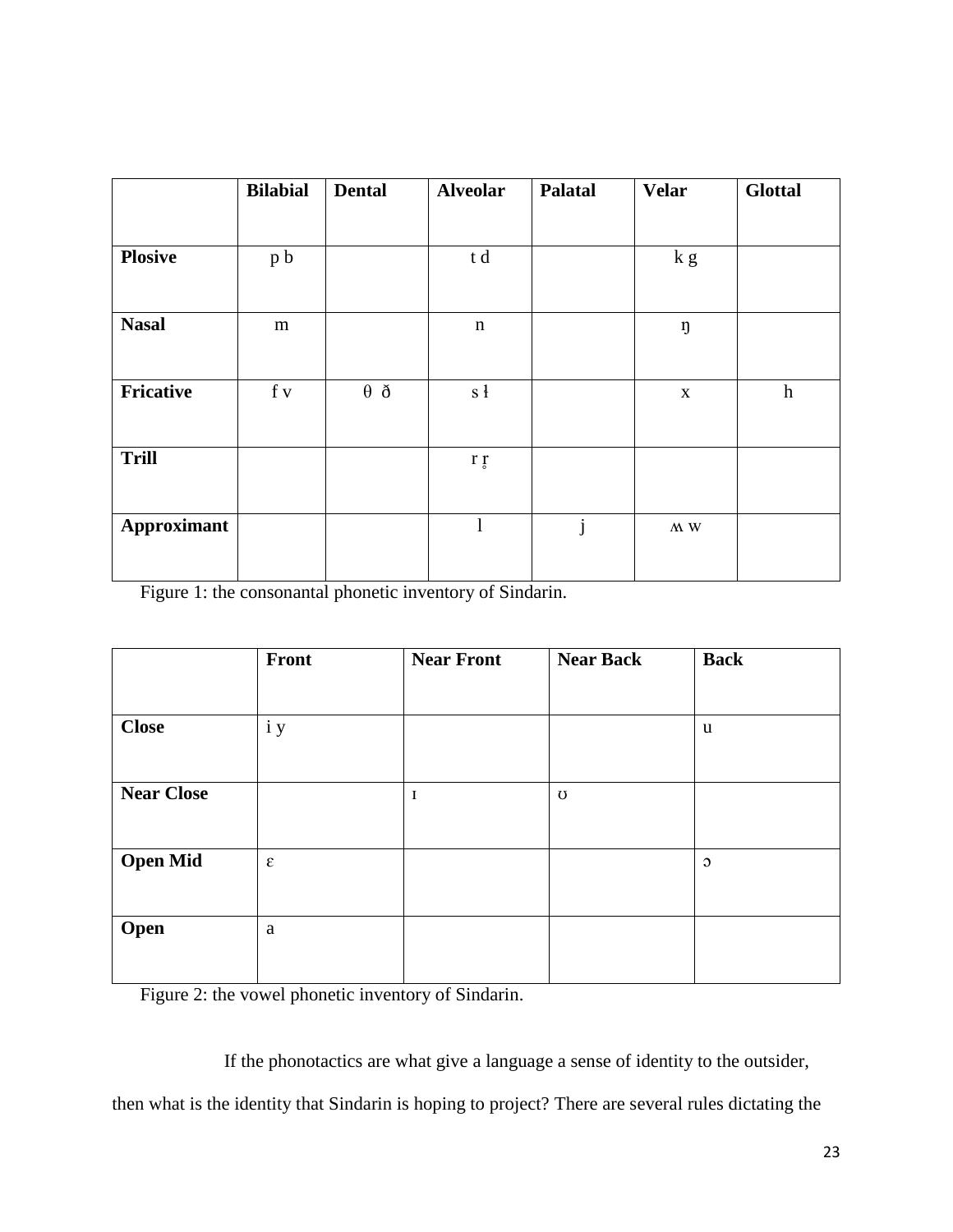phonotactics of Sindarin, with some of the main ones being thus: for one, every syllable must contain a vocalic core and attached consonants. The most complex form of a syllable is CCVCC, meaning that there can be no consonant clusters larger than 2 consonants at a time. In addition, there cannot be four consonants next to each other, even if they are part of two different syllables, in a single word. The with *idhren* appears to have three consonants, but it is split in this way: *idh*-*ren*. A word like *idh-gren*, however, could not exist within Sindarin. If a consonant cluster begins a syllable, then the second consonant must be *l, r,* or *w*. This means clusters such as *st* or *sp* cannot exist in the language, only clusters like *sl,* or *gw* or *br*. This is in line with Welsh phonotactics, which is limited to three element consonant clusters for word initial and two consonant clusters for word final (Jones, 1984). With the phonetic inventory, I mentioned that there are certain sounds meant to exoticize the language, but this simple consonantal form does the opposite in some ways by actually making the language easier to follow along. Therein lies the complex nature of the *Lord of the Rings*' construction and implementation of languages. Certain languages with certain amounts of exoticism are amounted to be 'good,' such as Sindarin and Quenya, and that is largely expressed through the phonetic inventory and the phonotactics. But in other languages, such as Dwarvish or the Black Speech of Mordor, it employs exoticism in such a way that it becomes negative. According to Michael Adams, while Sindarin and Quenya are respectively inspired by Welsh and Finnish, Dwarvish and Black Speech are representative largely of a Semitic root, which is traced to languages such as Hebrew and Arabic (2011). In a way, this betrays a colonialist bias against the languages. The context fits: Tolkien, after all, was raised in England, which had a hand in the Sykes-Picot agreement which divided the Middle East into the nations it largely is today, which began the colonial subjugation of Arab people by Western powers (Makdisi, 1995). This is not to say that *Lord of the Rings* is colonialist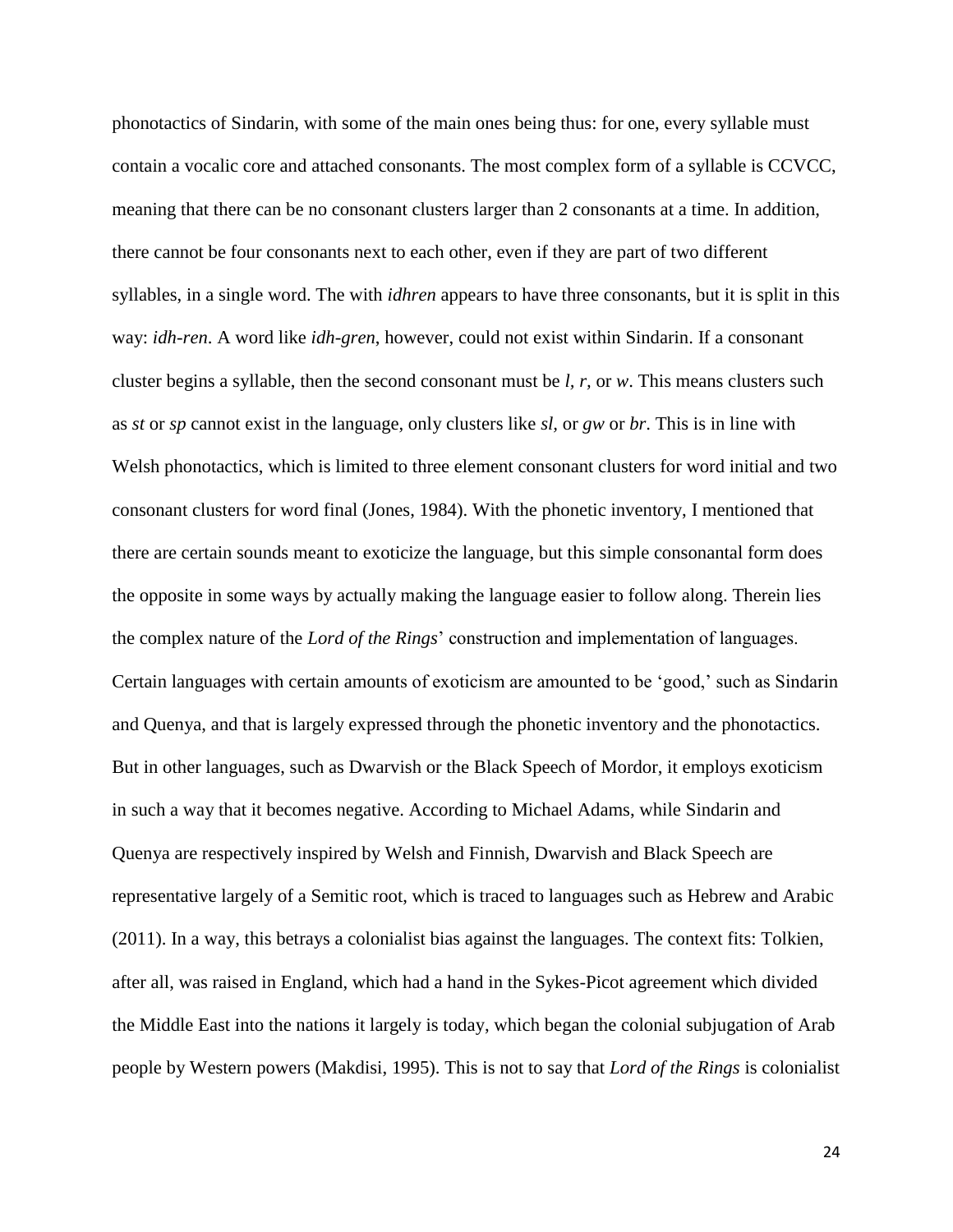literature (that would be a different paper altogether), but the languages themselves and the way they are presented is indicative of the cultural signifiers of the era. As the United Kingdom is colonialist in nature, particularly for the era in which Tolkien was creating his languages (after World War I) the culture represented through the languages must be colonialist itself in nature; the same for most art products produced in most colonialist nations.

But this leads me to my larger point: the languages themselves are the art. Sindarin is an art piece, as much as *Lord of the Rings* is an art piece, and the idea of creating a narrative in order to fit around the languages fits incredibly well with the modernist period. Take *As I Lay Dying* (1930) by William Faulkner as a case example of a seminal modernist work. Much of its power in complicating the classical narrative is the way that it is told, by shifting perspectives between fifteen different characters, all who speak, think, and act distinctly from one another, which changes the way the story is perceived. This is a key aspect of modernist literature: the realization, after World War One, that the traditional narrative simply could not tell the stories that needed to be told aptly enough. In *As I Lay Dying*, the story is defined not by the events that occur, but how the events are told: using incomplete thoughts, stream-of-consciousness, even transcribing the dialects of the characters. Using these techniques, it creates a story unlike any other told before its time. Tolkien, granted to a lesser extent, employs this same mode of philosophy in another way. Although he tells a classical narrative, which some scholars have noted to be a reaction to modernist literature (Mortimer, 2005), the narrative itself is not the art that should be examined, but the languages and the world he develops around the narrative. The languages and the world are the more intriguing and significant aspects of *Lord of the Rings*, after all, and although its narrative has inspired little in terms of modern fiction, its novel setting and languages have carried through the test of time, as can be seen with many contemporary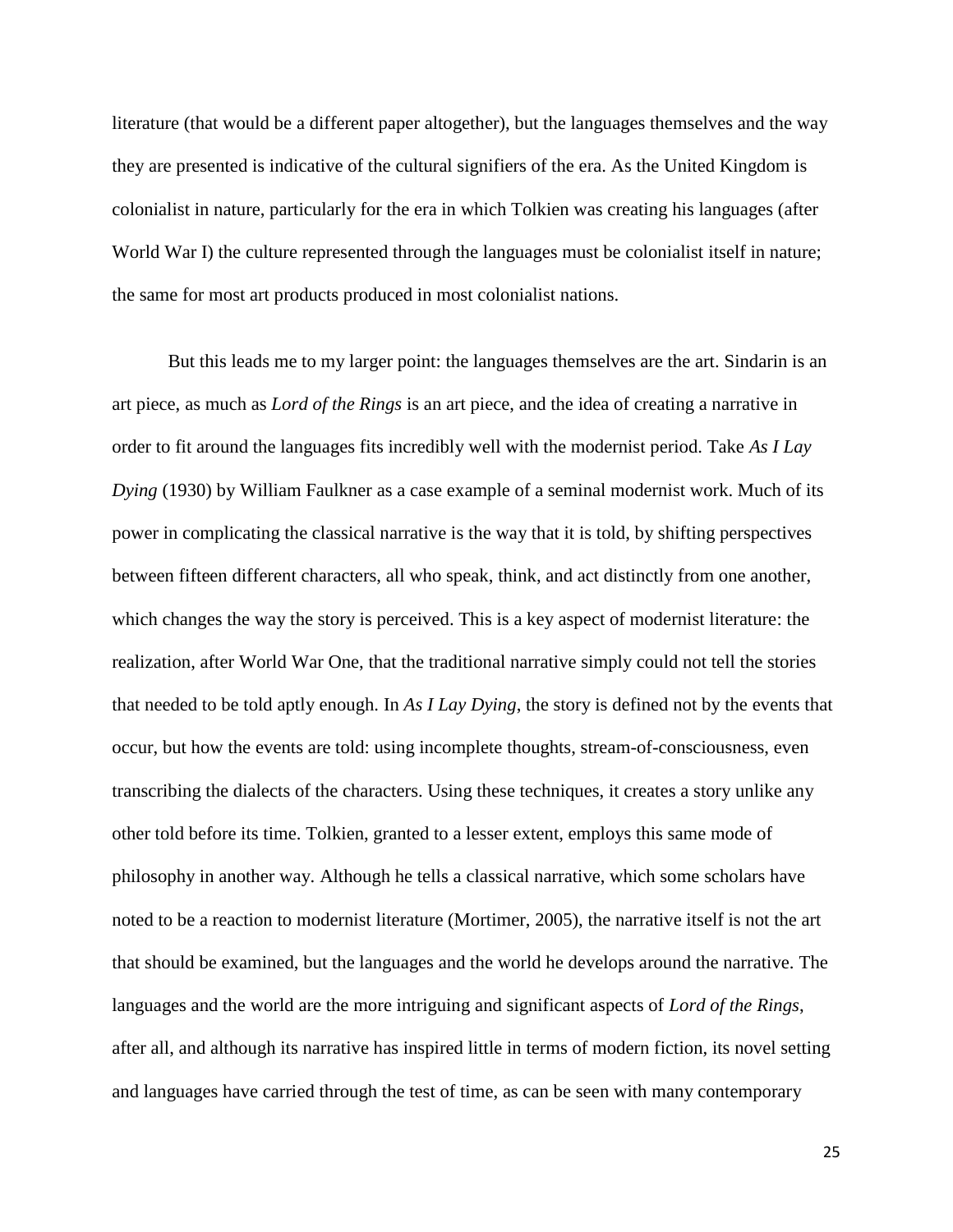fantasy novels emulating Tolkien's work: the roleplaying game Dungeons & Dragons is a critical example. In terms of timeline, most modernist writings came directly after World War I or a decade or so afterwards, and *Lord of the Rings* arrived relatively later in the process, having started writing around 1937 and actually being published between 1954 and 1955. However, Tolkien actually started to develop Quenya and the Middle-earth world as soon as the Great War broke out (Okrent, 2009) and developed it after that period of time. In this sense, the *Lord of the Rings* may not fit the timeline exactly, but the languages do. I posit that the development of a family of languages, the development of a universe of fictional peoples and places, is in line with modernist philosophy because it is founded on the recognition that what previous assumptions about the world cannot tell the stories that must be told. Tolkien needed to tell a story, and he could not use the history that was already accessible in order to write them. He needed to give the stories life and language, but could not do it with languages that existed already. For this, he made a monumental effort to create a world that no one had ever done before, through the creation of a language family and the creation of an entire world history. Through this, it falls in line with the modernist philosophy of art, and I argue that it raises important implications for understanding conlangs themselves as art forms, with their own history, their own social importance, and their own unique validity.

## **Part 3: Kesh**

In this section, I analyze Kesh similarly to Sindarin. However, as Kesh is not as developed of a language as Sindarin, this section does not document as much of the language as the Sindarin section. I first give background on Ursula K. Le Guin and her impact on the speculative fiction canon, then give background on Kesh as it appears in *Always Coming Home*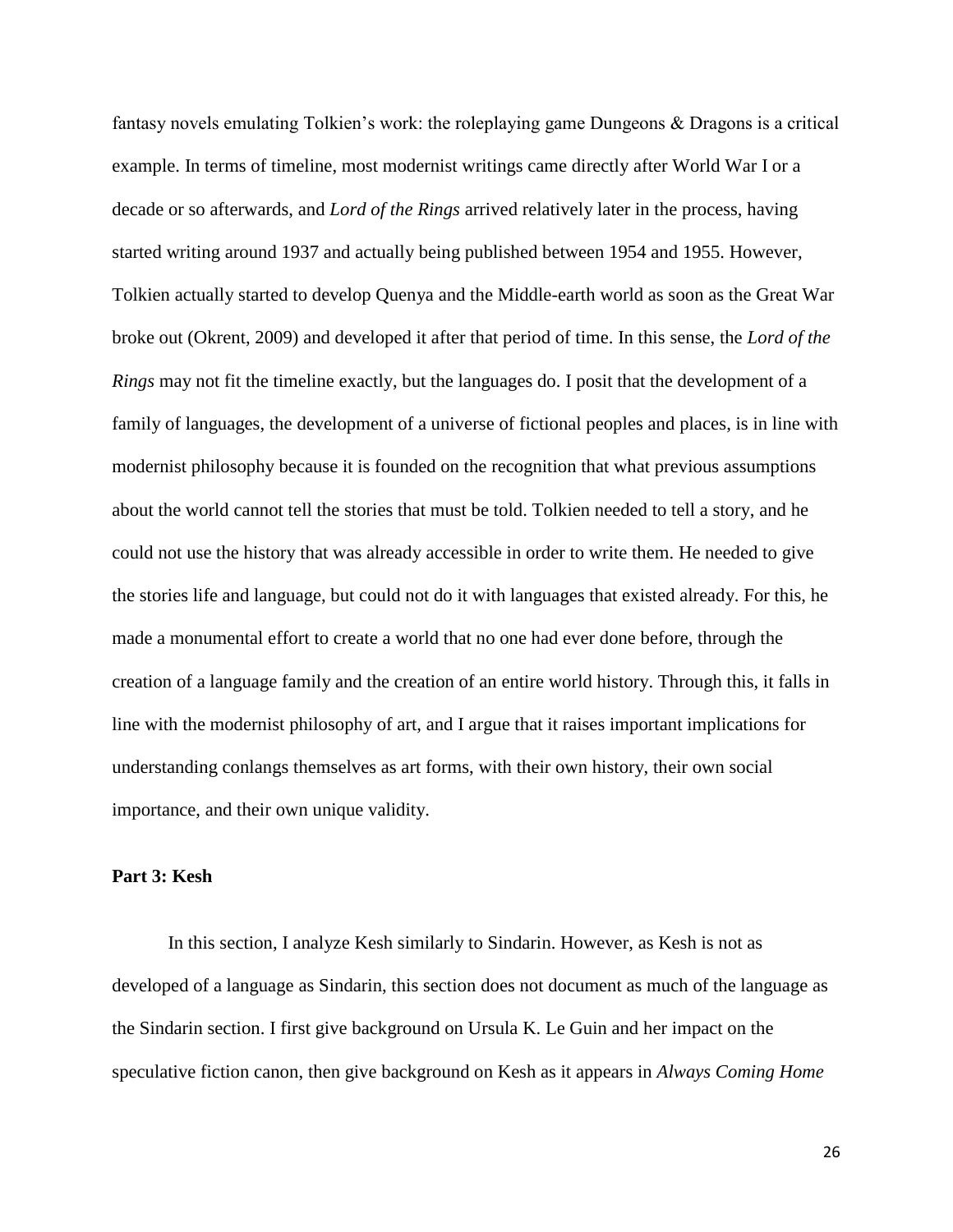(1985), the only work of her bibliography in which it appears. Then I move on to describing the phonetic inventory and the phonotactics and spend some time along the way describing how Le Guin differs from Tolkien both in how she utilizes the language of Kesh and how the language itself is developed. As a side note, this section is a good deal shorter than the section on Sindarin, as Kesh is not quite as largely developed as Sindarin, and on account of it appearing in less instances throughout the text of *Always Coming Home*.

Ursula K. Le Guin was arguably the most influential science fiction author of the latter half of the 20th century. Through her writing career, she published numerous bestsellers, and won the Hugo Award, the Nebula Award, the Locus Award, and World Fantasy Award several times over for each one (Timberg, 2009). She influenced many speculative fiction authors, as well as Booker Prize winners, like Salman Rushdie. Most of her work dealt with confronting inequalities and injustices perpetuated under capitalism and patriarchy through the lens of speculative fiction, using imagined worlds in order to explore radical possibilities of change. One of such works is *The Left Hand of Darkness* (1969), which is set on a world in which humans have developed to be hermaphroditic, acquiring or losing female or male sexual organs throughout different periods of their lives, acting as an important work in subverting how gender can be represented in speculative fiction works. One of her most successful works, *The Dispossessed* (1974) focuses on an anarchist society caught between the tensions of two planets which represent capitalist and communist philosophies. This story is especially interesting as this anarchist society created a language, Pravic, which syntactically made it impossible for speakers of the language to refer to certain hierarchical terms. For instance, there were no singular possessive pronouns and there were no words for words like *prisoner* or *master*. However, Pravic is essentially a 'sketch' of a language and has a very limited linguistic makeup. The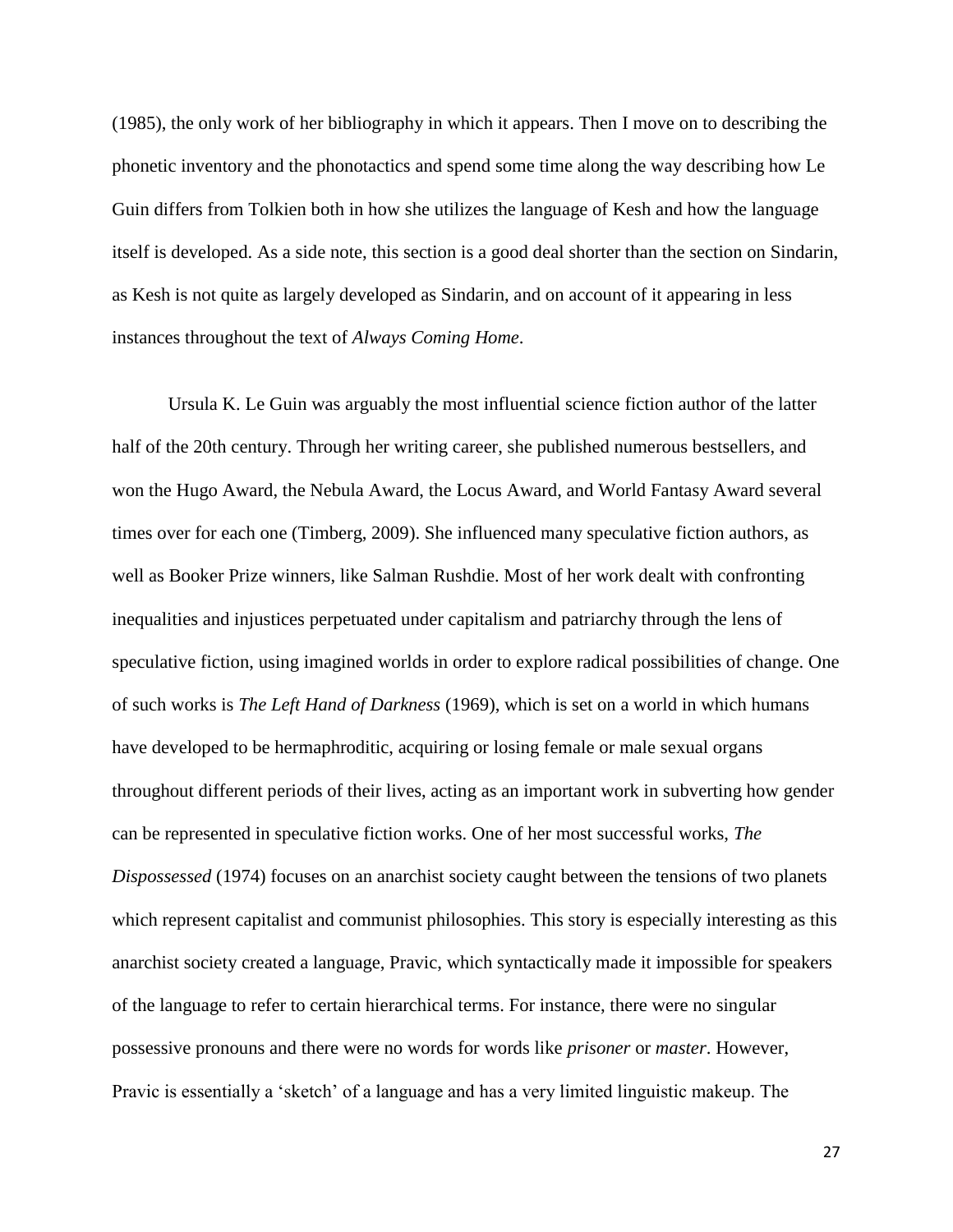phonology seems particularly underdeveloped, and there is a somewhat short lexicon. But this is what fits for the literary work, more or less; Pravic did not have to be a complex language, with a sound system, with a large lexicon, it only needed to be a sketch (as Peterson puts it) to communicate to the reader what Pravic-speakers valued, what their culture represented, and the way their anarchy manifested through language. *The Dispossessed* is largely considered to be her magnum opus (Call, 2007) and along with *The Left Hand of Darkness* and *The Lathe of Heaven* is more popular than *Always Coming Home* by an order of magnitude. One could consider *Always Coming Home* to be a bit of a 'sleeper hit,' which is almost shocking. It is an incredibly ambitious work. The narrative revolves around a future culture, the Kesh; the book's foreword describes the situation as "the people in this book might be going to have lived a long, long time from now in Northern California," (Le Guin, 1985, xi). The culture and society of the Kesh are relayed to the reader in a multivalency of forms: *Always Coming Home* is a traditional narrative driven story told from the perspective of a Kesh woman given the name of Stone Telling, but it is also a ethnographic report from an outside observer called Pandora, and the rest of the book is filled out with dozens of songs, poems and folktales from the Kesh people. The book even comes with a CD of Kesh music. It is a large scale project of creating a fictional group of people with a fictional language.

The history of the Kesh is largely unknown, an intentional act on the part of the author. The sections which are narrated by Pandora delve into the mysteries of history keeping and archiving. The period in which the book is told appears to be far in the future, but largely anachronistic. The Kesh use guns, trains, electricity, and a large computer network for archiving, but are also a hunter-gatherer society with some agrarian elements, commune with nature, and use adobe building materials. The time period is not made explicitly clear, but the Kesh have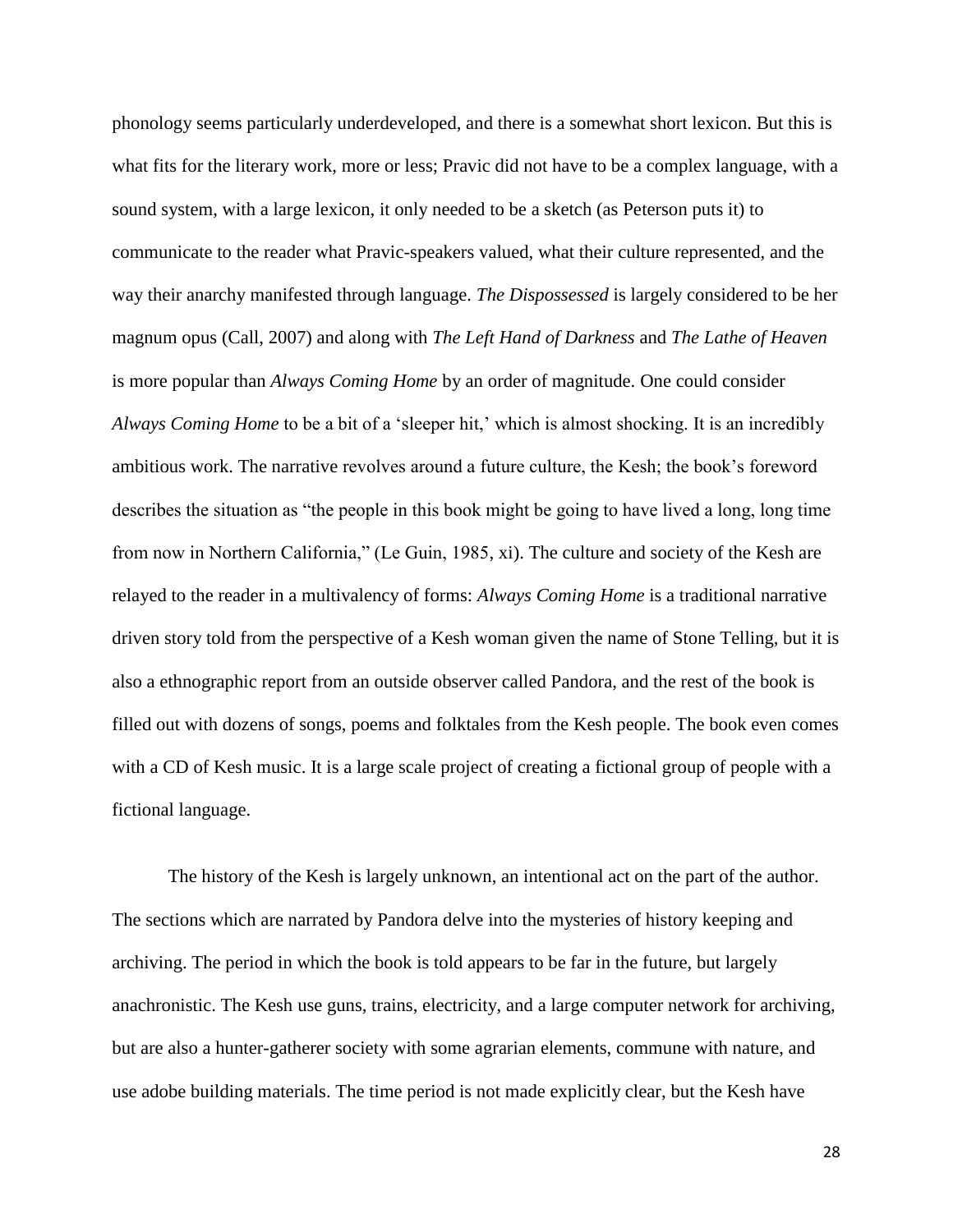existed for at least 500 years (1985, 314) and according to a map of the region, the Central Valley of California appears to be flooded (1985, 140), a common projection of what extreme rising sea levels would manifest as. But the history remains murky, unclear and largely unknown. The Kesh even destroy books in their library every few years, clearing away old information in order to bring in the new. Pandora questions the Kesh Archivist about this conundrum and their reluctance for information, and they answer, "books no one reads go; books people read go after a while. But they all go. Books are mortal. They die. A book is an act; it takes place in time, not just in space. It is not information, but relation" (1985, 315). The rejection of history may communicate much about the anachronistic nature of the Kesh; they do not fit within any period of time. They have a complex computer information network, but they do not utilize it. They have electricity and trains, but often prefer to ride on horseback. They have all the information in the world to learn about healthcare, but they choose instead to have a high infant mortality rate, allowing them to live off of the land instead of expanding rapidly. Their culture appears to simultaneously criticize and romanticize anarcho-primitivism. In a fourth-wall breaking moment, the Archivist says to Pandora:

This is a mere dream dreamed in a bad time, an Up Yours to the people who ride snowmobiles, make nuclear weapons, and run prison camps by a middle-aged housewife, a critique of civilization possible only to the civilized, an affirmation pretending to be a rejection, a glass of milk for the soul ulcered by acid rain, a piece of pacifist jeanjacquerie, and a cannibal dance among the savages in the ungodly garden of the farthest West. (1985, 316)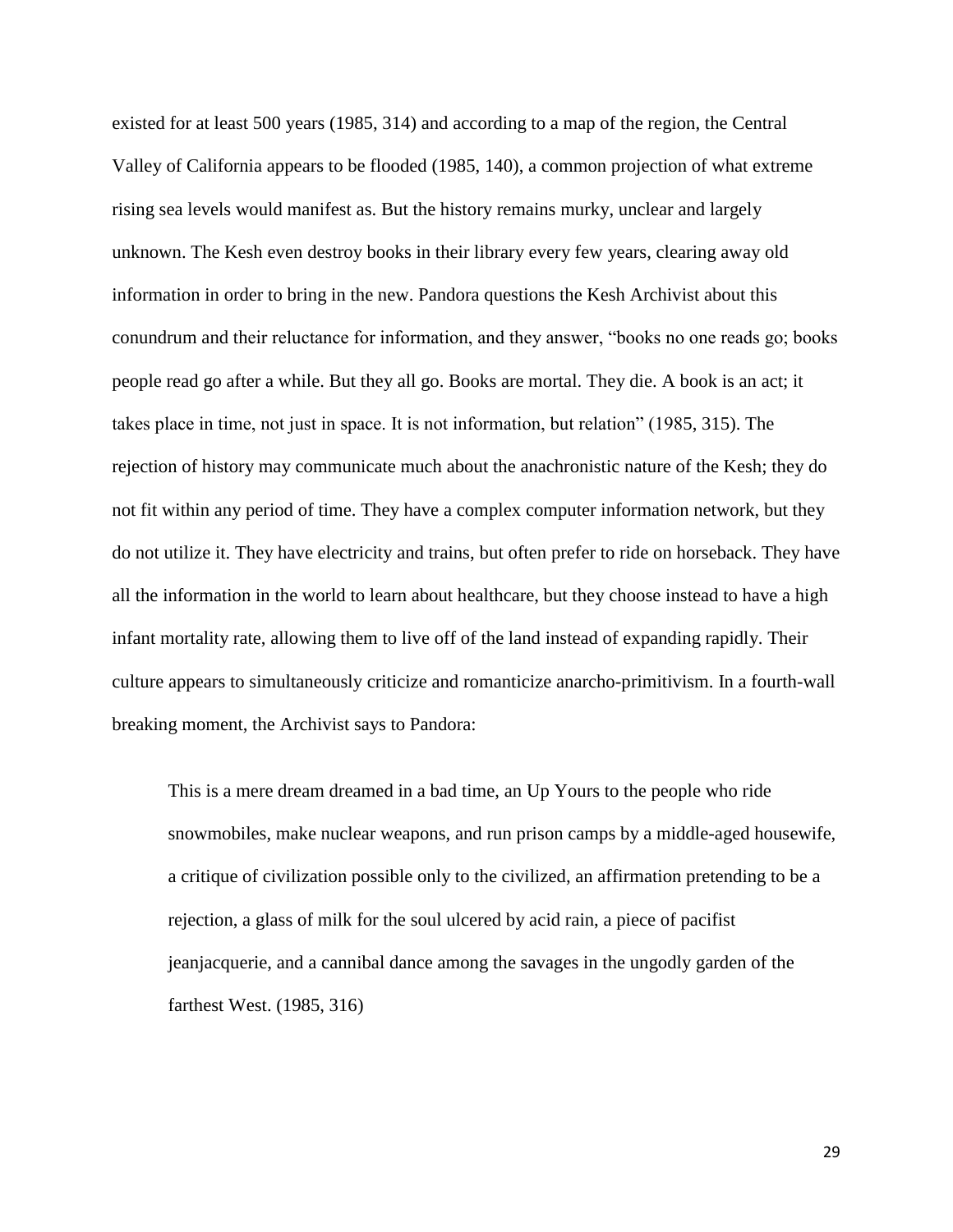Unlike *The Lord of the Rings*, *Always Coming Home* does not contain a specific amount of Kesh utterances. Rather, Kesh lexemes are used frequently throughout the text, occurring once every couple of pages when communicating a word that is culturally important to the Kesh. The most common word used is 'wakwa' which translates to many different meanings depending on its context. It can either mean 'spring' or 'source of water,' or it can mean a 'ceremony,' a 'dance' or 'mystery' and can either occur as a verb or noun. Another important word is 'heyiya,' meaning 'sacred thing (or time, place, event), 'connection,' 'hinge,' 'center,' 'change,' 'praise.' The interesting aspect of 'heyiya' is that there is not really something that can be considered 'sacred' in a theological sense; in fact, the Kesh do not possess a true theology, but rather a cultural understanding of the balance of life—more align with Taoism than Christianity— and this understanding is represented through a series of metaphors. There are multiple 'houses,' some of which belong to the earth and some belong to the sky, some belong to the living and some to the dead. None of this is taken as literal, but rather as just a metaphor. And yet they still use the word 'heyiya' for many instances, often referring to what they consider to be sacred. This may relate much to Le Guin's thematic critique of normative social constructs, including religion.

Despite the lack of utterances in the text, the book also has a large amount of appendices, which include the orthography of the language with associated phones, and a list of lexemes. These phones have been organized into the two tables below, IPA phonetic inventories of the consonants (figure 3) and the vowels (figure 4). Unlike Sindarin, the phonology appears to have no clear relationship or inspiration to any existing languages, and seems to act almost intentionally as a departure to English given the phonetic inventory. There are many sounds which are uniquely distinct from English's phonetic inventory. Take, for instance, the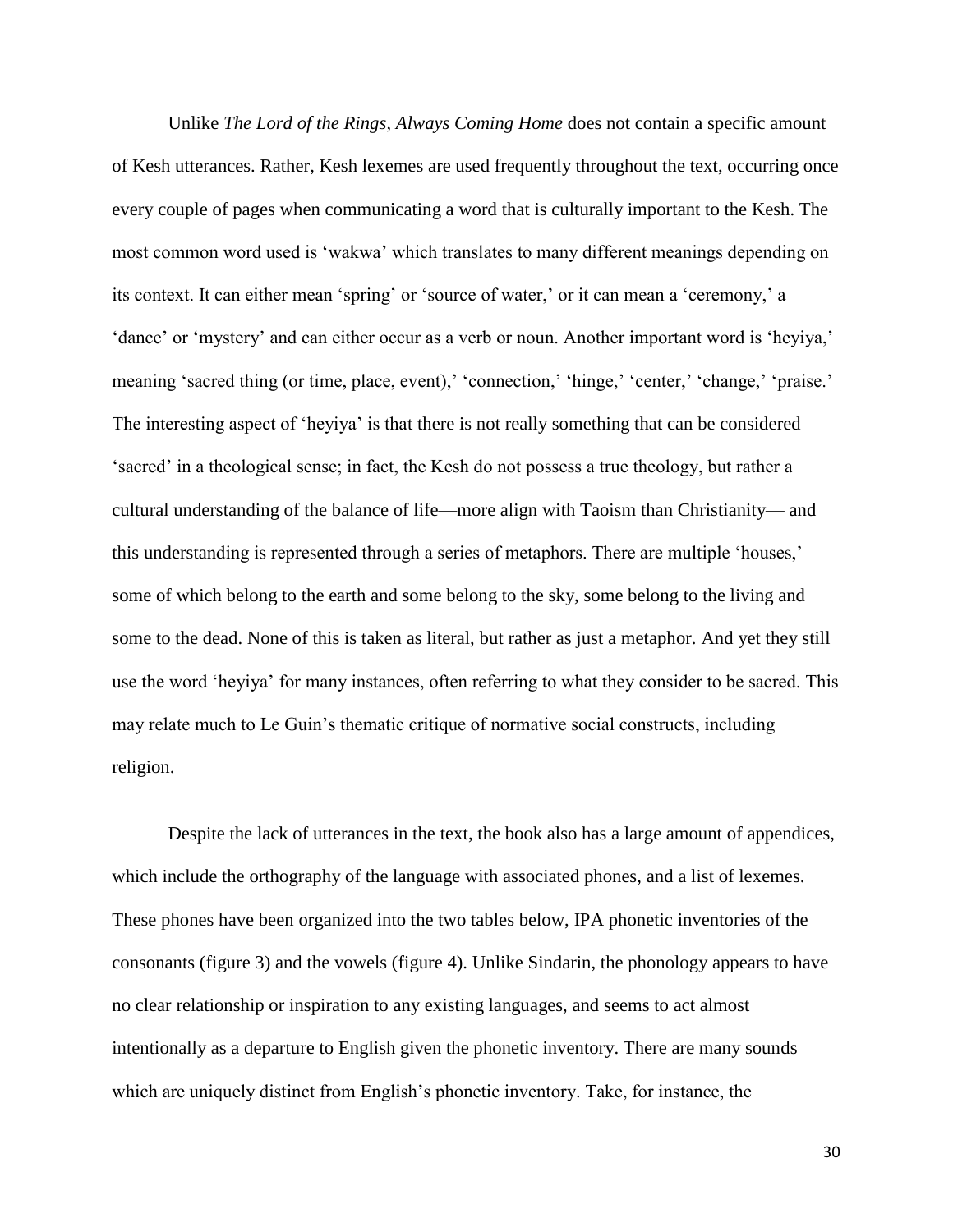multiplicity of alveolar trills, none of which English speakers use commonly, but the lack of the retroflex liquid that is used whenever anglophones use /r/. In addition is the [ɬ], also unused in English (one will remember this being used in Sindarin), as well as the voiceless dental plosive with lenition [t], but no voiceless dental plosive without lenition [t].

|                               | <b>Bilabial</b> | Labiodental   | Dental       | Alveolar                | <b>Postalve</b> | <b>Velar</b>            | <b>Glottal</b> |
|-------------------------------|-----------------|---------------|--------------|-------------------------|-----------------|-------------------------|----------------|
|                               |                 |               |              |                         | olar            |                         |                |
| <b>Plosive</b>                | p b             |               | $d \notin I$ |                         |                 | k g                     |                |
| <b>Nasal</b>                  | ${\bf m}$       |               |              | $\mathbf n$             |                 |                         |                |
| <b>Trill</b>                  |                 |               |              | $\tilde{r}$ r           |                 |                         |                |
| Fricative                     |                 | $\mathbf f$ v | $\eth$       | $\mathbf S$             | $\int$          |                         | $\,h$          |
| Lateral<br>Fricative          |                 |               |              | $\overline{\mathbf{1}}$ |                 |                         |                |
|                               |                 |               |              |                         |                 |                         |                |
| <b>Approximant</b>            |                 |               |              |                         |                 | $\ensuremath{\text{W}}$ |                |
| Lateral<br><b>Approximant</b> |                 |               |              | $\mathbf{1}$            |                 |                         |                |
|                               |                 |               |              |                         |                 |                         |                |

Figure 3: The consonantal phonetic inventory of Kesh.

In contrast, the vowels are very similar to American English, with the exception of [y], which is still used commonly in languages like French. It appears that the consonants and vowels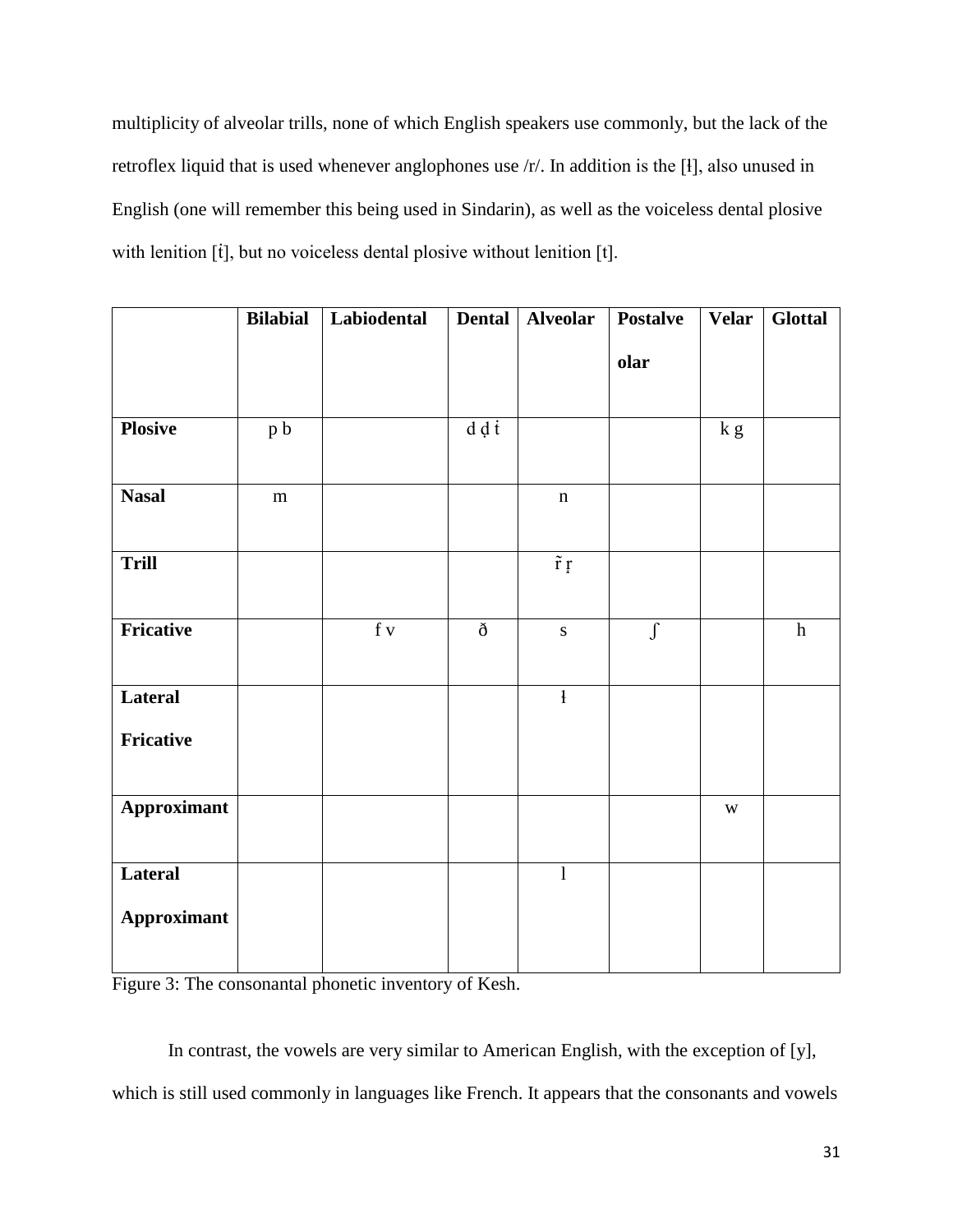are a bit at odds with each other in terms of inventory and departure from English. If this is a future Northern California, set several hundred years from the future, would there not be a vowel shift in any of that time? It creates an interesting quandary into what the Kesh developed from, and how, and where they began to use the different consonantal phones. In a way, the language is largely defined by being unrelated to English despite evolving in California, but it contains many similar sounds. The diphthongs include [ow], [ai], [ɛy] and [ɔy]; Le Guin makes the note that the last two diphthongs are not actually represented in the orthography of the Kesh, "for no reason anybody could cite," (1985, 497). This, for one, problematizes the documentation process as the orthography which I am acquiring used phonemes might not include all of the phonemes available.

|                   | Front                   | <b>Near Front</b>    | <b>Near Back</b> | <b>Back</b>  |
|-------------------|-------------------------|----------------------|------------------|--------------|
|                   |                         |                      |                  |              |
| <b>Close</b>      | i y                     |                      |                  | u            |
|                   |                         |                      |                  |              |
| <b>Near Close</b> |                         | I                    |                  | $\mathbf{o}$ |
|                   |                         |                      |                  |              |
| <b>Open Mid</b>   | $\boldsymbol{\epsilon}$ | $\partial$ $\Lambda$ |                  | $\circ$      |
|                   |                         |                      |                  |              |
| Open              | a                       |                      |                  |              |
|                   |                         |                      |                  |              |

Figure 4: The vowel phonetic inventory of Kesh.

The phonotactics were analyzed by looking for phonotactic patterns in the lexical list. The trend was that every syllable is represented by a vowel nucleus, and can be preceded by up to two consonants in a cluster, but only one consonant as the coda. If there is a consonant cluster, the second consonant must be either /h/ or /w/. The final syllable of a word is typically a vowel,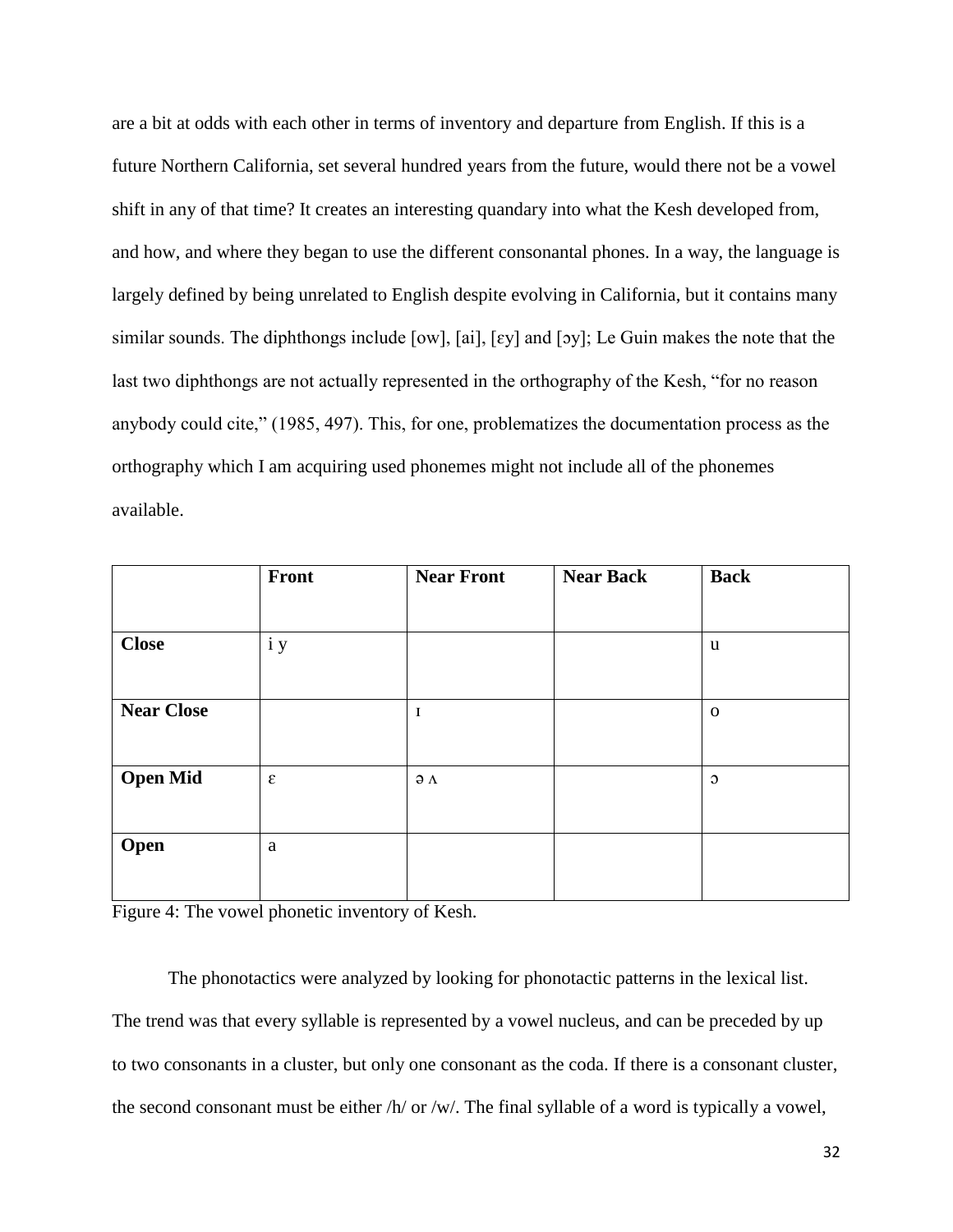but it could also be a nasal /n/ or /m/, a plosive /d/, /t/, /k/ or /p/, or very rarely a fricative, only  $[\![$   $\!]$ or [v]. It is interesting to note that  $\frac{d}{dx}$  is the only voiced plosive which can end a word. The consonantal-vowel pattern, then, is CCVC at its most complicated, but will usually be presented as just CV. Once again, this is a good deal different from English in terms of phonology, and it may be interesting to speculate the conditions of what this could have arisen from. The first is that *Always Coming Home* is set a great deal of time in the future; much longer than 500 years, maybe even much longer than 1000, to the point where any English root is abandoned. The second is that English was abandoned as the dominant language of California, and was not taken up by Spanish, as it is phonologically disparate as well. The third, and the most intriguing to me, is that Kesh is an invented language. The society of the Kesh appears to be almost planned in execution; they have abandoned many staples of modern living in order to adopt a huntergatherer lifestyle. They reject advanced healthcare, but accept certain connections to technology, through the 'Exchange,' the massive computer network which archives their history, a train line which runs across California, and guns which they will occasionally go to war with. Even the war seems to be starkly more civilized than it is to us, and 'civilized war' might as well be an oxymoron. The various groups the Kesh interact with, such as the 'pig people,' (they are not actually pigs, they are simply people who rely on pigs for agriculture) engage in war by agreeing to it on a specific date at a specific place—one could call it honorable. However, this may be the text waxing the idealism of the reader without having them interrogate the root issue, that war still exists and there is still a collective murder between societies, no matter how polite it may be. Just as the archivist said, this is "an affirmation pretending to be a rejection," or the opposite. If these crucial elements have almost been selectively chosen and engineered to create a sustainable society, why would the language not be? The issue here is that the history simply is not there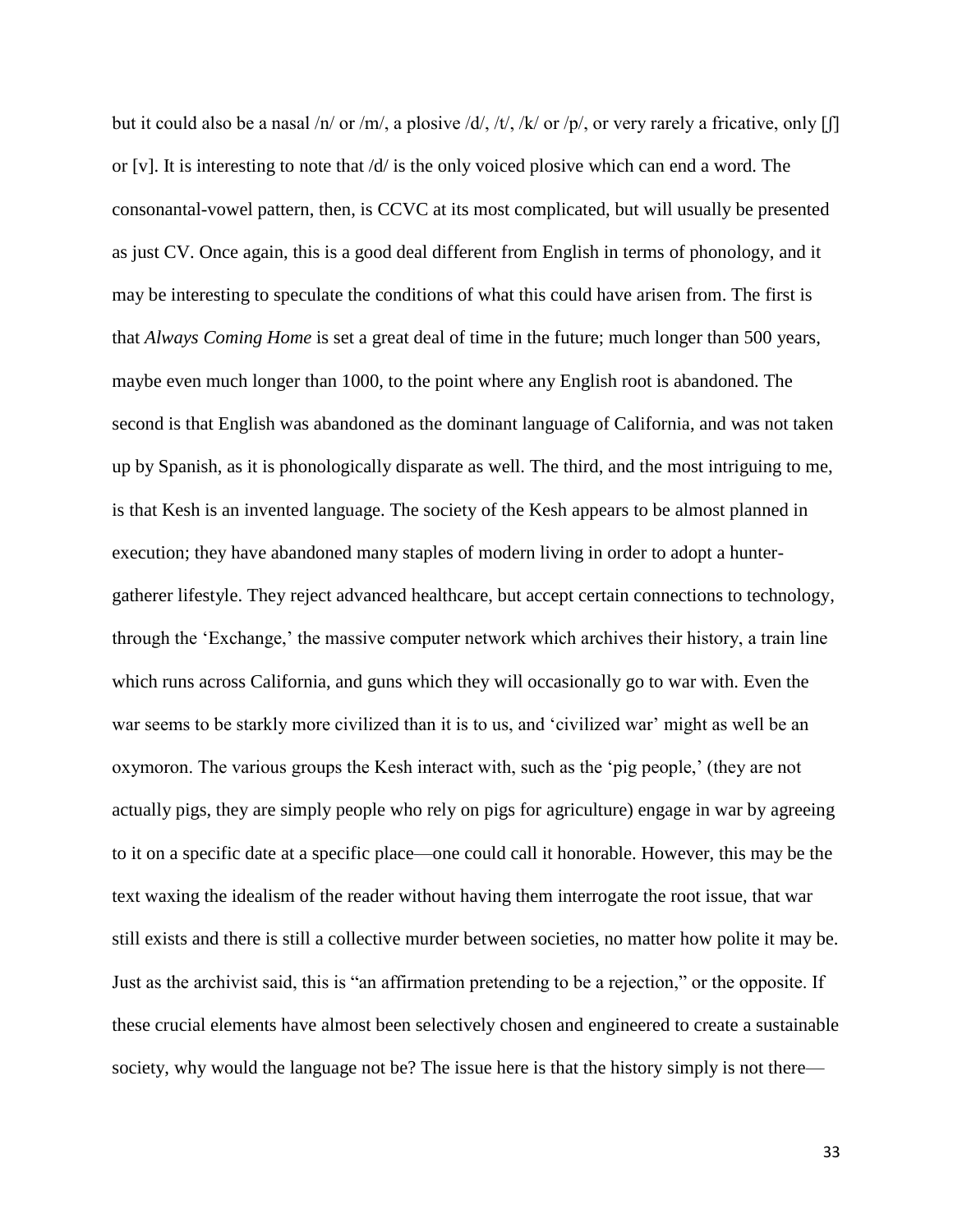no one knows where the language developed, what it developed from, or why it developed in the first place. In a way, it is almost as though the reader is being told to ignore everything around them except for the Kesh. The reader is not told what goes on outside of Northern California, they do not even know if it is a California they can recognize the landscape of. The same thing remains for the language. The reader cannot recognize it, and in that way, it exists in a vacuum.

It is interesting to note the relationship between this language and Sindarin in terms of exoticism. For one, Le Guin has always been consistently anti-colonialist in her books, and the language itself may represent part of that inspiration. One can see this as a part of her own postmodern background. If one accepts Tolkien to be a modernist author, one can also in turn see Le Guin very much as a postmodern author. Lewis Call writes about Le Guin's most major works from the point of postmodernism, describing *Left Hand of Darkness* in particular as a "postmodern masterpiece," in that it has no true narrative center and jumps between many different viewpoints and timeframes. The same can be seen with *Always Coming Home*—the book is told from the perspective of an anthropologist's ethnography, a Kesh woman's story, and a large collection of Kesh poems and songs. All of these represent the Kesh, but it shows that no seeing of the Kesh is incomplete without multiple perspectives—for one, it shows an outsider's ethnographic perspective as not the primary narrative, but Stone Telling's. This is in contrast to many colonialist works, in which the exotic is only represented from an outsider narrative. Sindarin, for instance, is only seen from the perspective of Frodo, or Aragorn, who the reader is supposed to relate to the most as the most conventionally modern characters. In *Always Coming Home*, the ethnography is incomplete without the representations of the culture. This cements the book as a postmodernist, postcolonial work, compared to *Lord of the Rings* which is modernist and colonial—but is Kesh suitably postmodern? One can say that Kesh does not do anything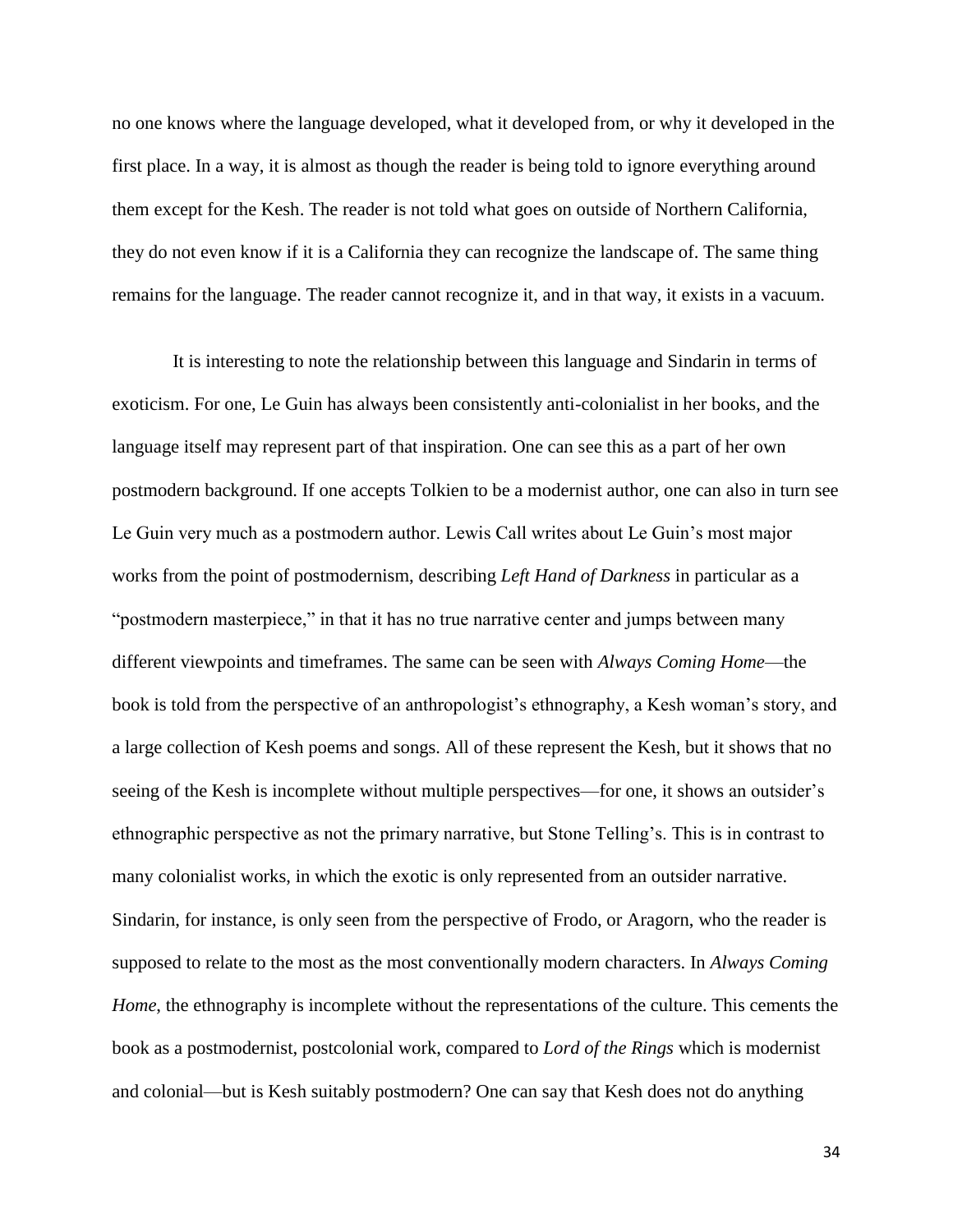particularly spectacular in terms of its language construction, and in fact is somewhat less complete of a language than Sindarin. It is more of a 'sketch' than a full language that can be spoken conversationally, and its purpose in the book (with its orthography and lexical library included) is to round out the Kesh and make them more believable as a culture that could actually exist many years from now. The *addition* of the language to create a more rounded out culture, to see the culture from a perspective beyond that of the outsider, and to expand what the reader can consider to be a "truthful" narrative may be postmodern, just as Tolkien creating a language in order to better tell his story can be considered modern. But it is difficult to consider whether the languages *themselves* are modern or postmodern. As stated before with Peterson's interview, language creation is largely a very non-arbitrary process, with the only really arbitrary aspects of the phonology being in the root creation. With Kesh, it is difficult to figure out what the root actually is, since the history has been destroyed, the root itself lost to void. Sindarin had a long history, recorded and documented, and the reader can find it easily in *the Silmarillion* or other texts by Tolkien or those who continued his legacy, such as David Salo. This was a very realistic process, and one could say it falls into a 'realism' movement of language creation, but Kesh is simply too incomplete to know. There could be something more to it—a background the reader may never know, a phonology that could complicate Kesh as a language and *Always Coming Home* as a text that will never be revealed.

However, one can, and should, still consider Kesh valid as an analyzable text. Ria Cheyne notes this in her own breakdown of the artlangs in science fiction:

Real-world constructed languages are designed to be used for human communication. They need to be extensively developed, with a large vocabulary, comprehensive grammar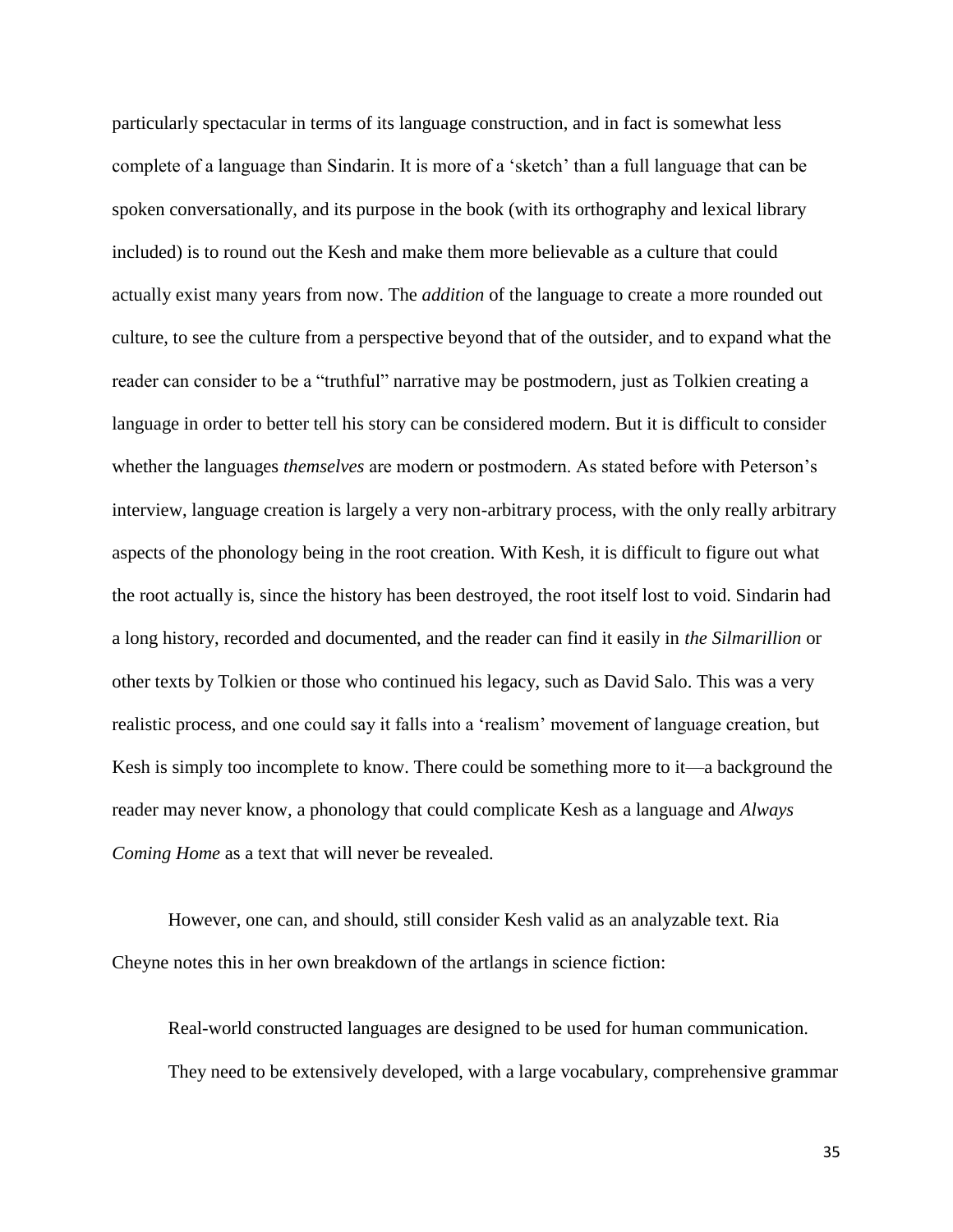rules, and so on. The created languages of science fiction, in contrast, do not serve the purposes of practical communication. (Cheyne, 2008, 389)

Though conlangs in speculative fiction do not communicate in a practical sense, they still communicate meaning to the reader simply by their inclusion in the text. The 'meaning,' in this case, is the truth of the text—what the text is trying to communicate to the reader, the ambiguities it is revealing, the multiplicitous truth. Language may be a tool, but it is also an art, and it is an art that can never be completed. Kesh may not be completed yet. Another author may come and develop Kesh to another benchmark, and at that point what does it become? What does it do to *Always Coming Home*? Perhaps readers will perceive it differently, and that perception will change the work to an absolute extent.

# **Conclusion**

In this thesis, I have attempted to use the phonologies of Kesh and Sindarin in order to analyze the text through the languages, and analyze the languages themselves as valid art forms. Through this, I have discovered that languages help uplift the literature in their own right, languages themselves can be considered as art forms, and that phonology is not a necessarily clear or easy aspect to utilize when analyzing the texts.

Language is an act of mutual trust. All of us experience, learn, and understand language uniquely yet dependently on one another. All humans are capable of language, but only together is it applicable. It is the greatest tool humanity possesses, the most harmful weapon, an act we make that will change with every utterance. It has been said before in this paper, but it is an important thing to emphasize: creating a language is a monumental task, and it involves grappling with what it means to be human. To implement this into a text is to understand the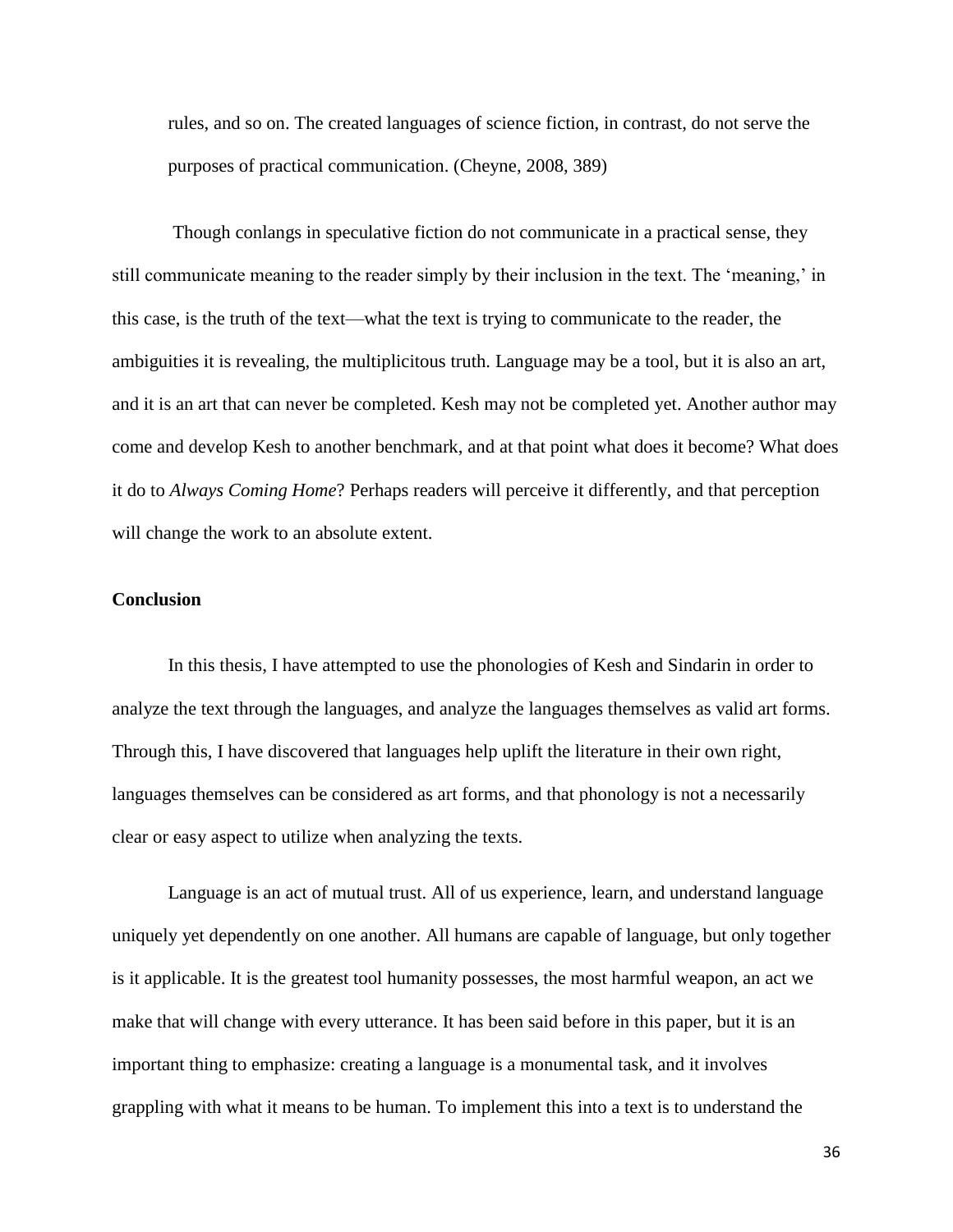humanity of the characters who speak it, to understand the greater cultural understanding that lives and breathes within the text. Like an ant creating its own colony from nothing, it is like taking the metahuman phenomenon of emergence and attempting to replicate it as human. These languages are crucial to the texts, and they would be very different if they were not included. *The Lord of the Rings* would not exist if it were not for the languages—Kesh would not be a complete culture if it were not for its language.

The Whorfian hypothesis is not proven in the real world—it may never be proven one way or another, and the idea of linguistic relativity is very subjective and fluid as it is. But there is something to be said about linguistic relativity in the realm of speculative fiction. The cultures themselves can be shaped from the languages. Take Sindarin, and its music-like phonology. The Elves would likely not be who they were if it were not for the language which Tolkien developed for them. Their conception as a people arrived after the conception of the language. The same could go for the Kesh: their nature of destroying the past, their anachronism, can be seen as divulging from the mysterious origins of the language of Kesh itself. This could not be replicated in the real world, as the people always arrive before the language does. Language is a product of people, people are not a product of it. But in literature, the fictional people may be the product of a fictional language.

The languages themselves can be considered art forms, but it is still unclear to see where they will go as an art form in the future. As of now, constructed languages still draw greatly from the pool of resources which we know today. Natural languages largely form the pool from which they are drawn, no matter how far they deviate from their birth. What does it mean for a language to be modern, or postmodern? What does it mean for a language to be abstract? These are questions that may be answered far from now, but it will be interesting to see as language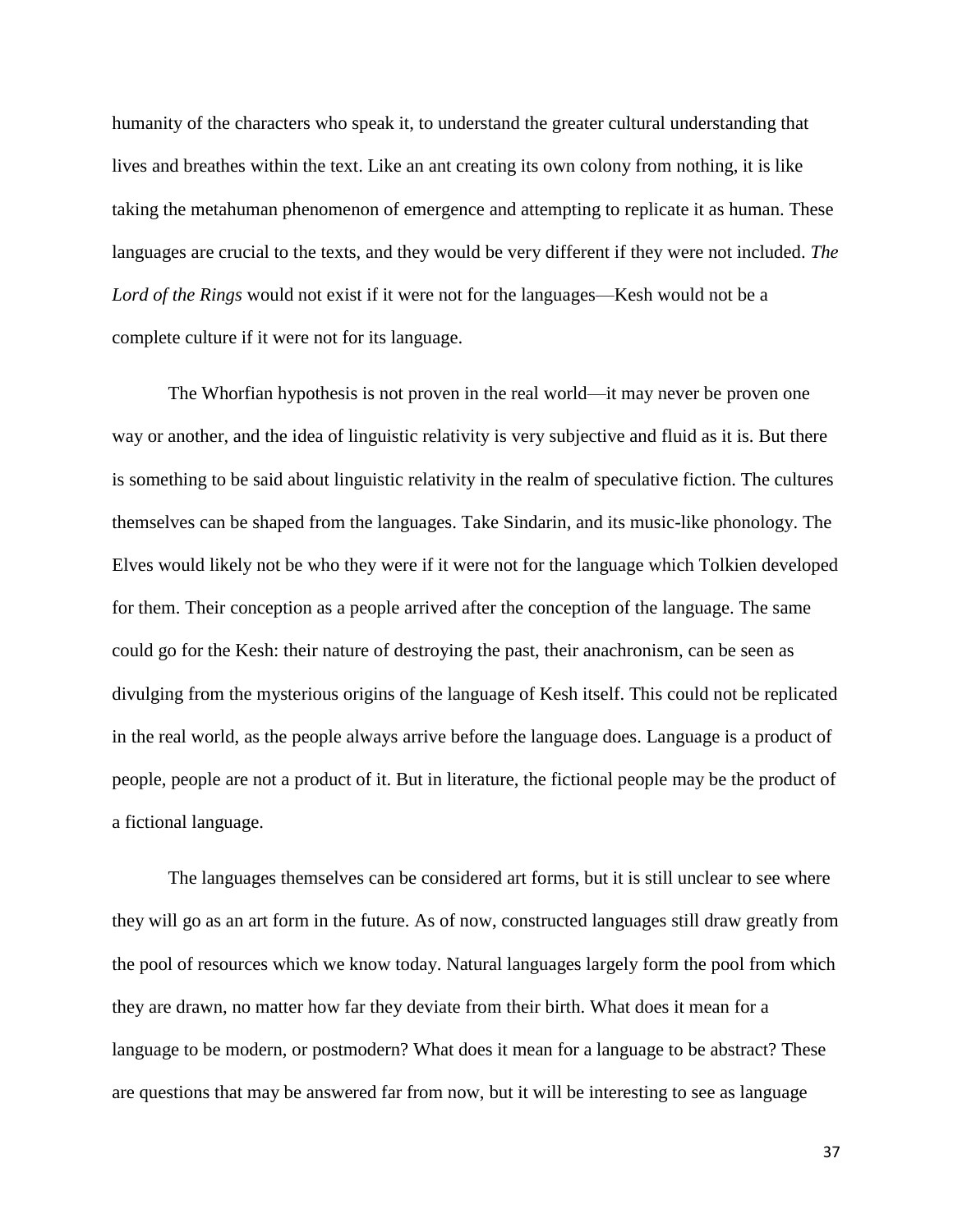construction becomes more popular how the art form evolves and shapes itself into something much different than what it is today. Literature changes, it goes through movements and is subject to history, and conlangs are as well. An interesting project that could emerge from this is documenting conlangs as art forms, and seeing how they have evolved from Tolkien's Elvish all the way to now, how they have changed in their construction and development.

As for this project, phonology is somewhat difficult to assess for these languages. Kesh, in particular, does not have that much of a developed phonology, but it does have a morphology, and maybe even a syntax. Ethnosyntax may be a more interesting lens to look at these languages, and even a lexical catalogue would tell much about the culture and the text itself. It is an interesting implication to see how sociolinguistics are represented through the texts, such as Sindarin's relation to Quenya, using ethnosyntax as a base.

Conlangs will grow. More will enter literature, popular culture, and the public consciousness. There is so much more to learn. Though Babel may be lost, its ashes scattered across the nations, it still lives on within us, breathed into the lungs of every living person, a particle expelled with every word spoken or signed or written and inhaled with every word read or heard. We may never know the first language. The beauty of the first word ever spoken may never be known by a living person. But the next language could have its genesis tomorrow. It could be the one that builds the tower.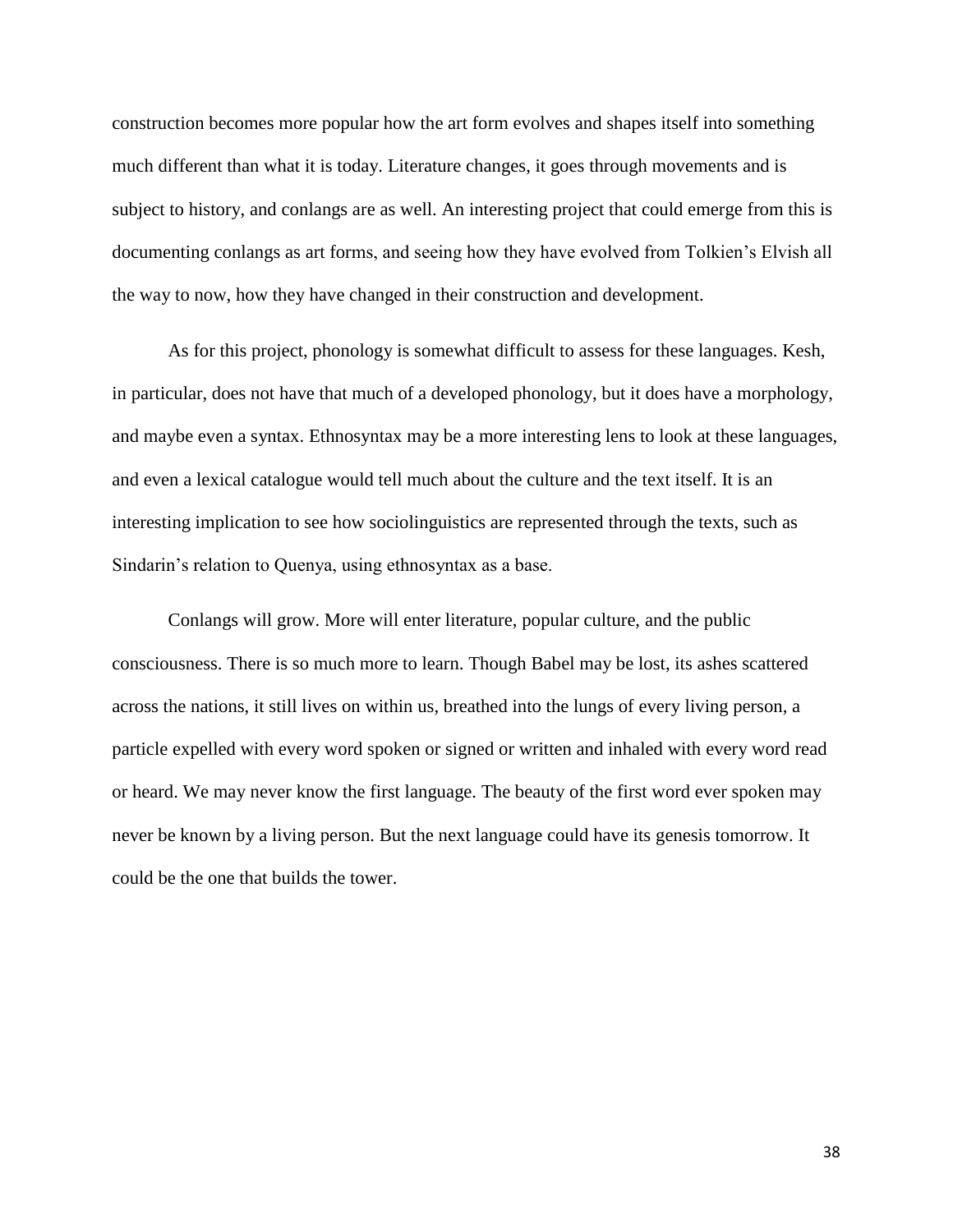#### **References**

- Adams, M. (2011). *From Elvish to Klingon: exploring invented languages*. Oxford: Oxford University Press.
- Bianco, J. L. (2004). Invented languages and new worlds. *English Today*, 20(2), 8-18.
- Boroditsky, L. (2011). How language shapes thought. *Scientific American*, 304(2), 62-65.
- Call, L. (2007). Postmodern anarchism in the novels of Ursula K. Le Guin. *SubStance*, 36(2),

87-105.

- Campbell, Lyle. (1998). *Historical linguistics: an introduction*. Edinburgh: Edinburgh University Press
- Cheyne, R. (2008). Created languages in science fiction. *Science Fiction Studies*, 386-403.
- Enfield, N. J. (Ed.). (2002). *Ethnosyntax: explorations in grammar and culture*. Oxford: Oxford University Press.
- Faulkner, W. (1990). *As I Lay Dying*. 1930. New York: Vintage.
- Jones, G. E. (1984). The distinctive vowels and consonants of Welsh. *Welsh phonology: Selected readings*, 40-64. Cardiff: University of Wales Press.
- Lass, Roger (1998). *[Phonology: An introduction to basic concepts](https://books.google.com/books?id=aTsAt3D6H58C&printsec=frontcover&dq=phonology#v=onepage&q&f=false)*. Cambridge, UK; New

York; Melbourne, Australia: [Cambridge University Press](https://en.wikipedia.org/wiki/Cambridge_University_Press)

Le Guin, U. K. (1985). *Always coming home*. Berkeley: University of California Press.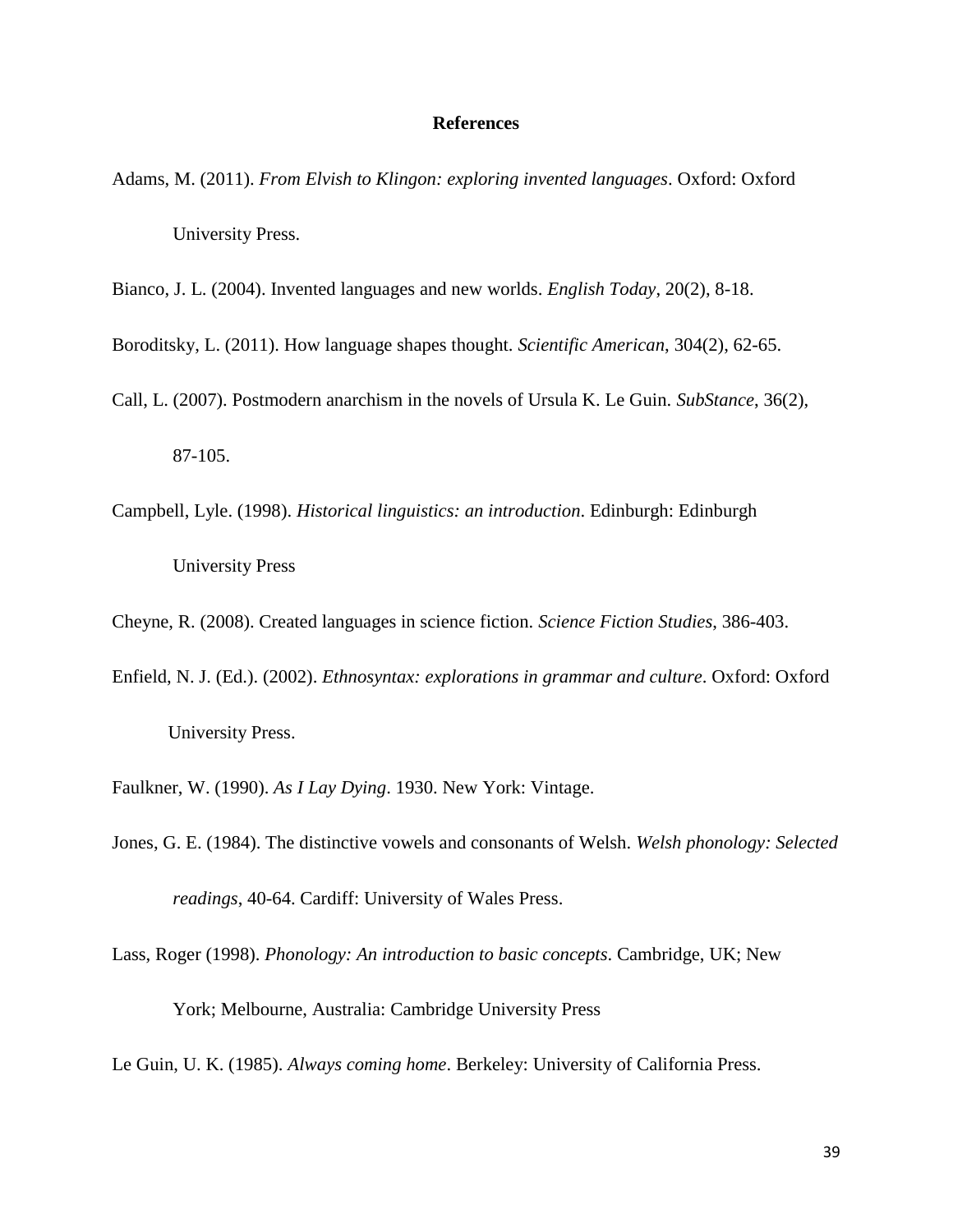- Le Guin, U. K. (1974). *The dispossessed*. London: Hachette UK.
- Le Guin, U. K. (1969). *The left hand of darkness*. New York City: Ace Books.
- Lee, S. D. (2014). *A companion to JRR Tolkien* (Vol. 189). Hoboken, New Jersey: John Wiley & Sons.
- Makdisi, S. (1995). Postcolonial literature in a neocolonial world: Modern Arabic culture and the end of modernity. *Boundary 2*, *22*(1), 85-115.

Mortimer, P. (2005). Tolkien and modernism. *Tolkien Studies*, 2(1), 113-129.

Okrent, A. (2009). *In the land of invented languages*. New York: Spiegel & Grau.

- Peterson, D. J. (2015). *The art of language invention: From horse-lords to dark elves, the words behind world-building*. London: Penguin Books.
- Salo, D. (2004). *A Gateway to Sindarin: A grammar of an Elvish language from JRR Tolkien's Lord of the Rings*. Salt Lake City: University of Utah Press.

Sanders, N. (2016). Constructed languages in the classroom. *Language*, 92(3), 192-204.

Timberg, S. (2009, May 10). "Ursula K. Le Guin's work still resonates with readers". *Los Angeles Times.* Retrieved from [http://www.latimes.com/entertainment/arts/la-ca-ursula](http://www.latimes.com/entertainment/arts/la-ca-ursula-)leguin10-2009may10-story.html

Tolkien, J. (1991). *The lord of the rings*. Crows Nest, Australia: Allen & Unwin.

Tolkien, J. (1977) *The silmarillion.* Crows Nest, Australia: Allen & Unwin.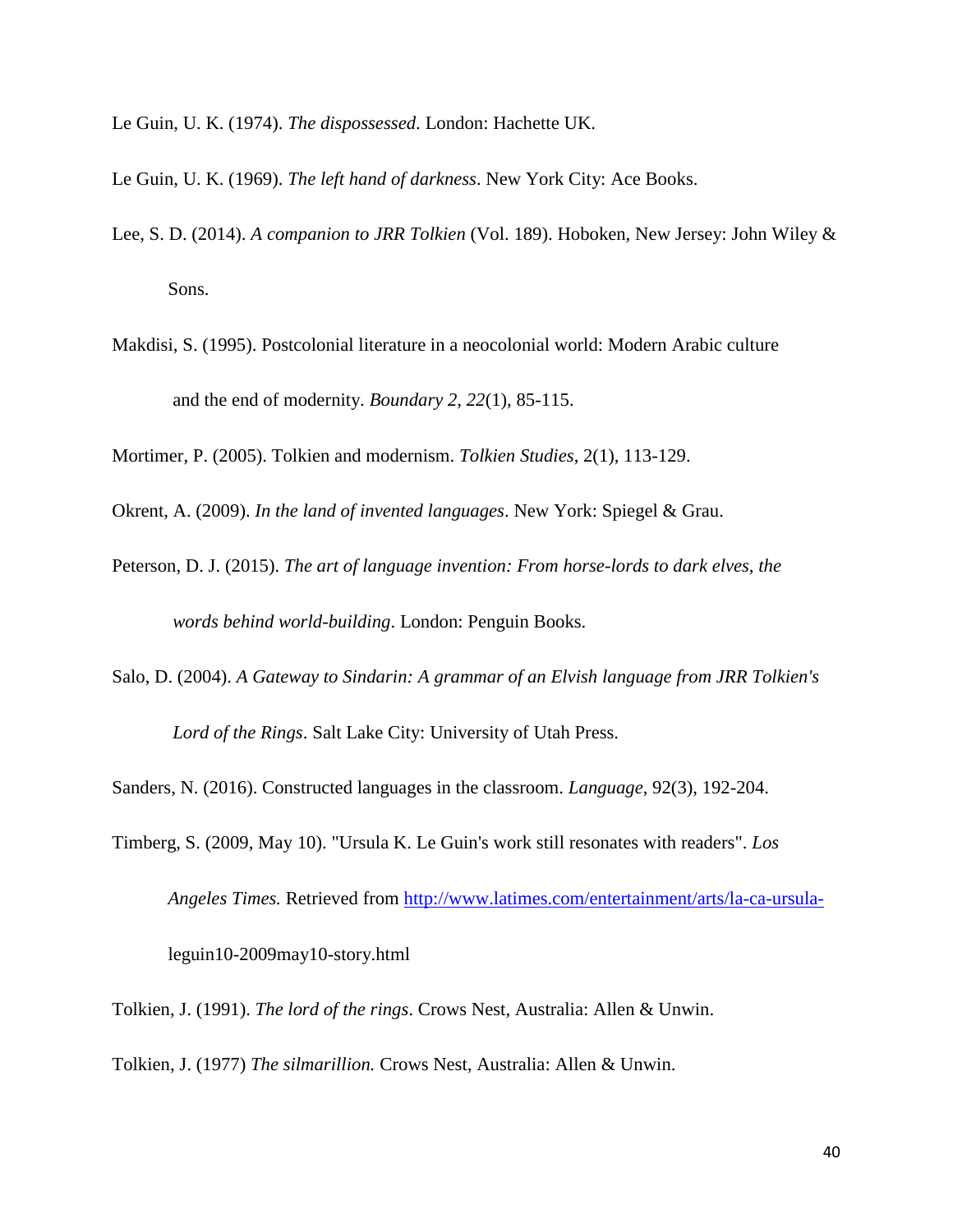# APPENDIX A: IRB Consent Form, David J. Peterson

#### Be part of an undergraduate thesis

The Art of the Artistic Language: Examining Constructed Languages in Literary Fiction

Estephan Campisi from Portland State University's Urban Honors College, advised by Professor Kimberley Brown, Ph.D., is writing a thesis on constructed languages and how they develop in a writing process. This thesis will be a research and discussion of literature related to what constitutes a fully realized constructed language, their significance in enriching works of speculative fiction, and whether they can be critically analyzed as literature.

#### What will I have to do?

If you decide to take part in this project, we will:

- \* Send you a list of questions via email and ask you to answer them at time when it is convenient for you. The questions can be answered at any length you wish
- \* Publish your statements non-confidentially in the completed thesis, which will be presented to an audience of peers and stored digitally for public access by the Portland State University Library.

#### Why have I been asked to take part in this study?

You have been asked to take part in this study because you are an accomplished author with a comprehensive background in constructing languages for works of fiction.

#### Are there any risks?

There are no risks to this study.

#### What are you doing to protect me?

Though your statements will be non-confidential and we will publish your name alongside your statements, we will email the selections we plan to use with their context in the paper for your<br>final approval. If you wish any given statement not be published, we will not include it.

What happens if I decide not to take part in this study?

- \* You do not have to take part in this study. Your participation is voluntary.
- \* You can change your mind and stop at any time, even if you first said yes.
- The study will continue as a literature review.

#### **Any Questions?**

If you have any questions about this study, this form or the project you can:

- · Email the researcher (Estephan Campisi, email: ecampisi@pdx.edu)
- · Email the advisor (Dr. Kimberley Brown, email: dbkb@pdx.edu)
- \* Contact the Chair of the Human Subjects Committee of Portland State University about your rights as a research participant. They can be contacted at:

The PSU Office of Research Integrity 1600 SW 4<sup>th</sup> Ave., Market Center Bldg., Ste. 620 Portland, OR 97201 Telephone: 503-725-2227 or 1-877-480-4400; email: hsrrc@lists.pdx.edu Hours: 9:00 a.m. to 5:00 p.m., Monday through Friday

#### If I sign, what does it mean?

This is a consent form. Your signature below means that:

- \* You have read and understand what this form says.
- \* You are willing to have your statements taken in the study via an email questionnaire and having those statements be published alongside your name in the thesis
- \* You know that you do not have to take part in this study. And even if you agree, you can change your mind and stop at any time. No problem.

 $\overline{14}$ 02/13/2018 Date

Participant signature

Participant name, printed